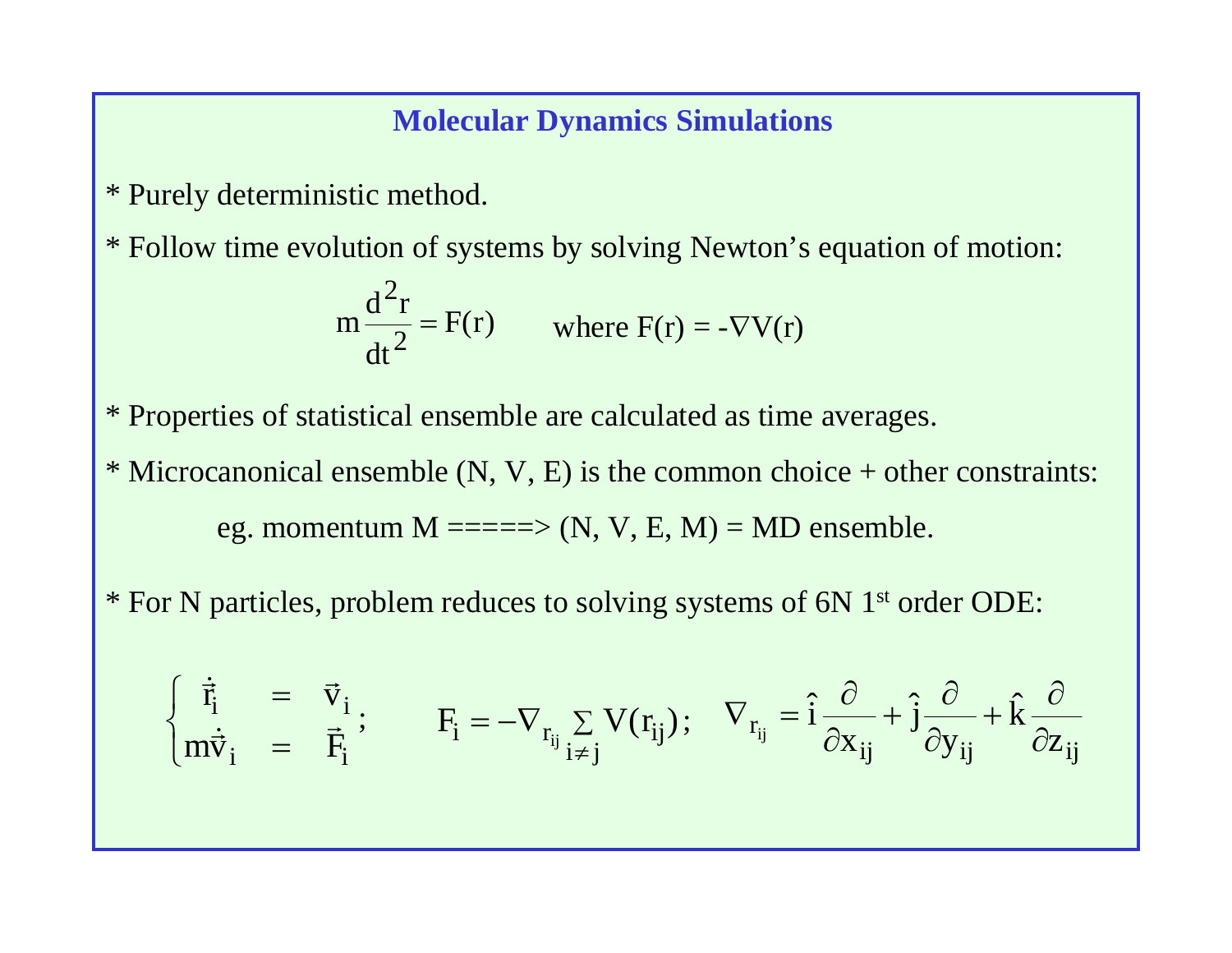## **Potential Functionals**

\* **2-body interactions:**  $\Phi(1,...,N) = \sum_{i \leq j} V_2(i,j)$ 

- Lennard-Jones (LJ):

$$
V_2(r) = 4\epsilon [x^{-12} - x^{-6}]
$$

- maximal well-depth of potential.

 $x = r/\sigma$  - distance in units of  $\sigma$ , where  $\sigma$  is effective atomic radius. works fine for rare gases, still used for gas – metal interactions in thin film growth simulations

- Yukawa potentials:

Simple:  $V_2(r) = (E/x) \exp[-a(x-1)]$ Double:  $V_2(r) = (E/x) \{ exp[-a(x-1)] - exp[-b(x-1)] \}$ 

x just as for Lennard-Jones, a and b are parameters.

advantages over soft-spheres and LJ to perform "analytical" investigations in thermodynamics and variational free-energy studies.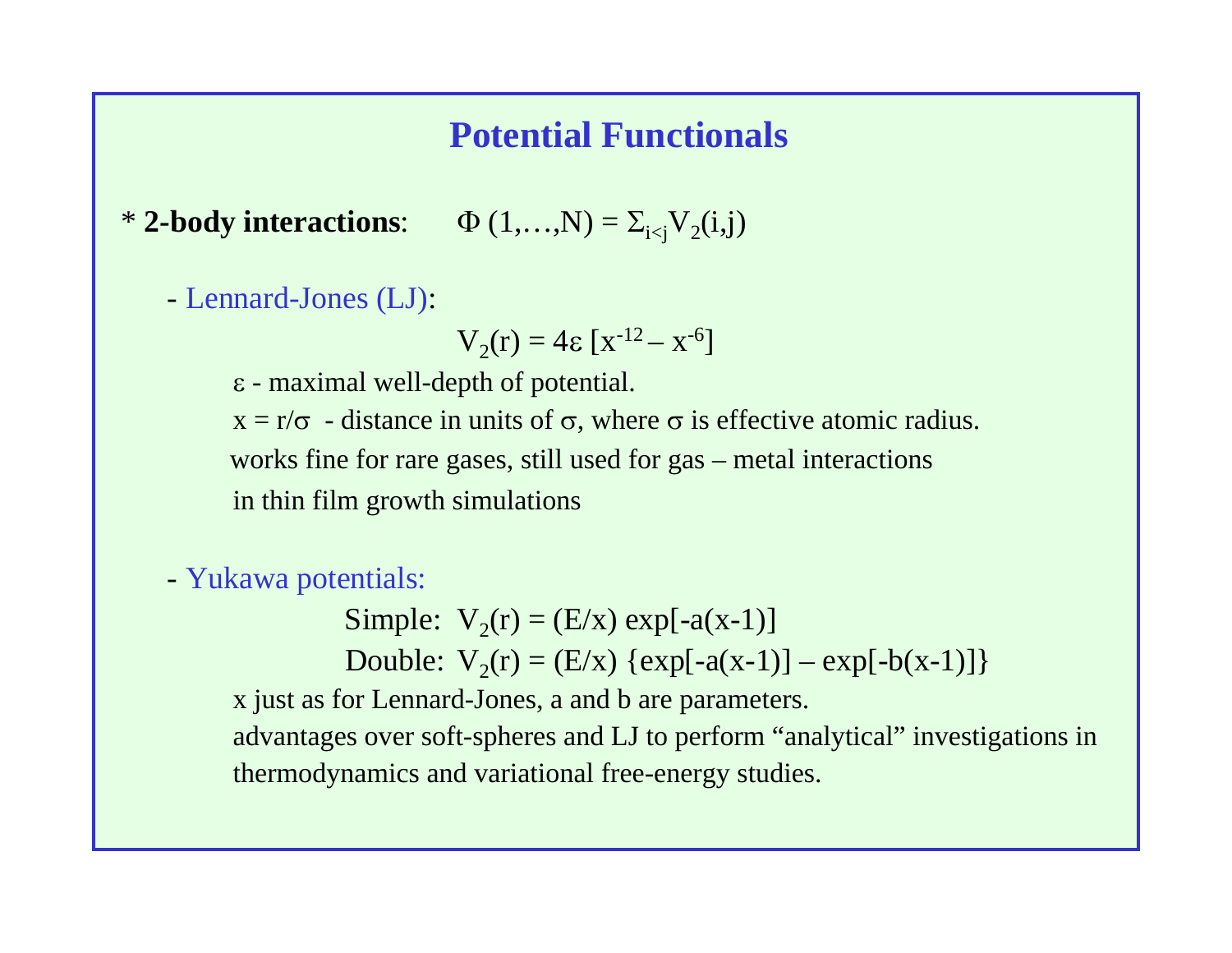- Morse:

 $V_2(r) = E \{ exp[-2a(r - r_0)] - 2exp[-a(r - r_0)] \}$ similar properties to LJ. allows for more intermediate interactions. behaves more like a bonding-type potential.

- Hard-Sphere:

 $V(r) = \infty; r < \sigma$  and  $V(r) = 0; r > \sigma$ 

used initially in first MD simulations "wall-like" potential, still useful in some contexts.

- Soft-Sphere:

 $V(r) = x - n$ , with x as for LJ and n can vary  $n = 1$ , yields soft interaction. the larger n, the harder the repulsion.

- Other potentials: Square-Well, Ionic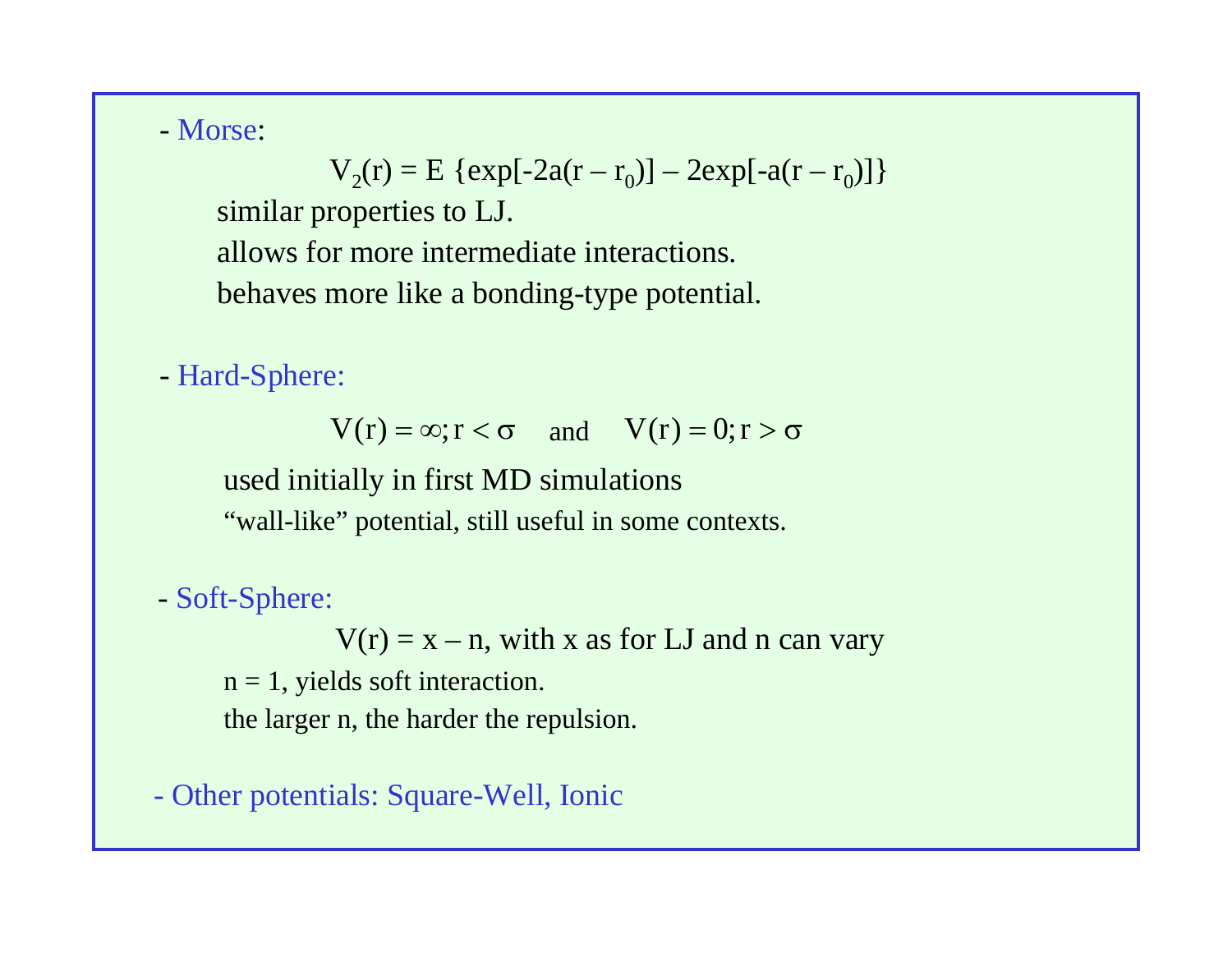### **Potential Functionals**

\* **3-body interactions:**  $\Phi(1,...,N) = \sum_{i \leq j} V_2(i,j) + \sum_{i \leq j \leq k} V_3(i,j,k)$ 

- Stillinger – Weber:

 $V_2(r) = A (Br^p - r^q) \exp[(r-a) - 1]$ ; where A, B, p, q, a – params.  $V_3(r) = h(r_{ij}, r_{ik}, \theta_{jik}) + h(r_{ji}, r_{ik}, \theta_{ijk}) + h(r_{ki}, r_{ki}, \theta_{ik})$ .

$$
E = \sum_{i} \sum_{j>i} \Phi_{2}(r_{ij}) + \sum_{i} \sum_{j\neq i} \sum_{k>j} \Phi_{3}(r_{ij}, r_{ik}, \theta_{ijk})
$$
  

$$
\Phi_{2}(r_{ij}) = A_{ij}\epsilon_{ij} \left[ B_{ij} \left( \frac{\sigma_{ij}}{r_{ij}} \right)^{p_{ij}} - \left( \frac{\sigma_{ij}}{r_{ij}} \right)^{q_{ij}} \right] \exp\left( \frac{\sigma_{ij}}{r_{ij} - a_{ij}\sigma_{ij}} \right)
$$
  

$$
\Phi_{3}(r_{ij}, r_{ik}, \theta_{ijk}) = \lambda_{ijk}\epsilon_{ijk} \left[ \cos \theta_{ijk} - \cos \theta_{0ijk} \right]^{2} \exp\left( \frac{\gamma_{ij}\sigma_{ij}}{r_{ij} - a_{ij}\sigma_{ij}} \right) \exp\left( \frac{\gamma_{ik}\sigma_{ik}}{r_{ik} - a_{ik}\sigma_{ik}} \right)
$$

- Tersoff:

 $V_2(r) = f_C(r) + [f_R(r) + bf_A(r)]; b = b(\theta_{ijk})$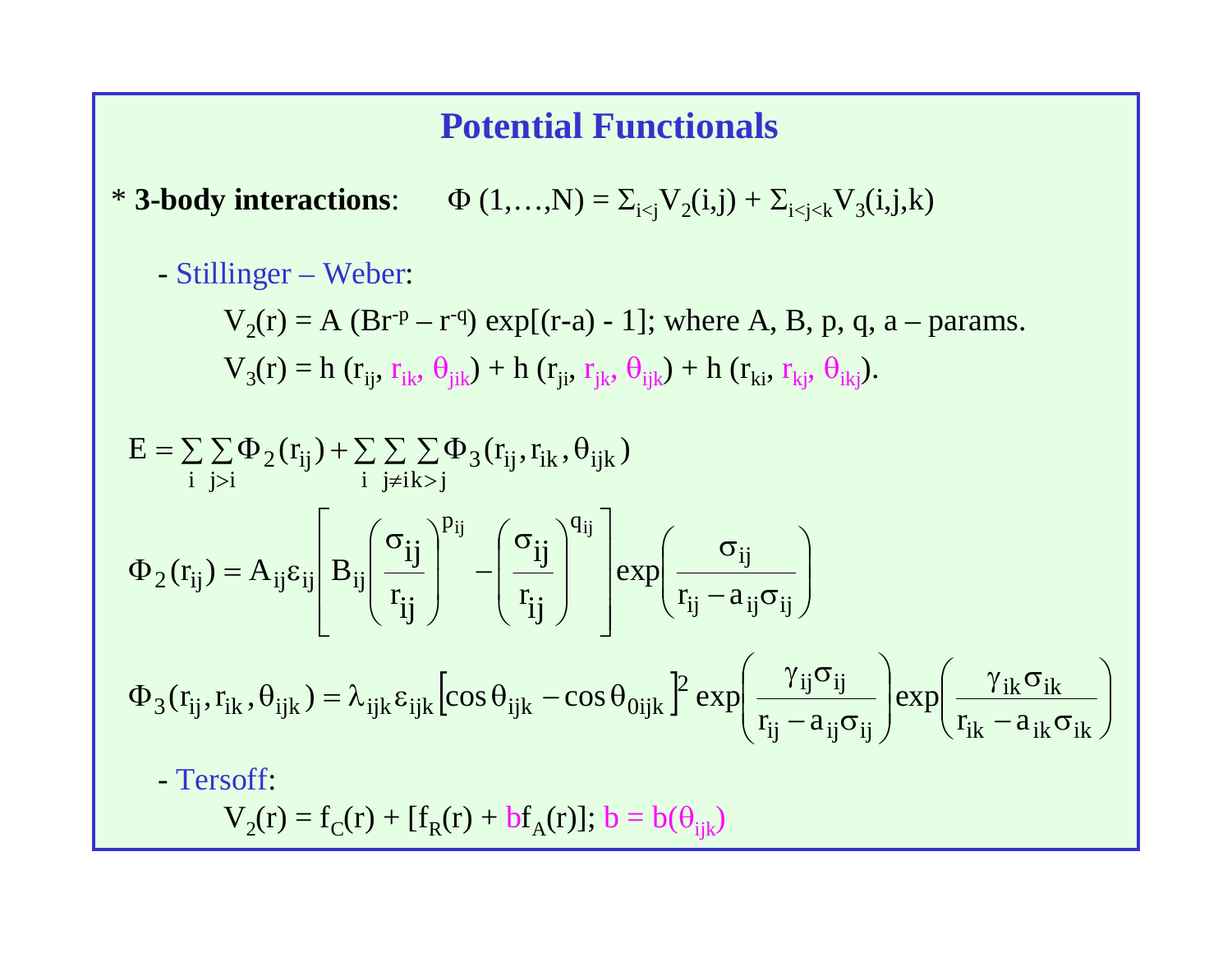## **Tersoff functional**

**-** the 2 & 3 body interactions require extensive CPU time.

$$
E = \sum_{i}^{N} \Phi_{i}; \qquad \Phi_{i} = \frac{1}{2} \sum_{j(\neq i)}^{N} f_{c}(r_{ij}) [V_{R}(r_{ij}) - b_{ij} V_{A}(r_{ij})]
$$
  
here
$$
f_{c}(r_{ij}) = \begin{cases} 1 & \text{if} & r_{ij} < R - D \\ \frac{1}{2} - \frac{1}{2} \sin \left[ \frac{\pi}{2} (r_{ij} - D) / D \right] & \text{if} & R - D < r_{ij} < R + D \\ 0 & \text{if} & r_{ij} > R + D \end{cases}
$$

W.

3-body part given by:

$$
V_R(r_{ij}) = A \exp(-\lambda_1 r_{ij}); \quad V_A(r_{ij}) = B \exp(-\lambda_2 r_{ij}); \quad b_{ij} = (1 + \beta^n \xi_{ij}^n)^{-1/2n}
$$

$$
\xi_{ij} = \sum_{k(\neq i,j)}^N f_c(r_{ik}) g(\theta_{ijk}) \exp[\lambda_3^3 (r_{ij} - r_{ik})^3]
$$

$$
g(\theta_{ijk}) = 1 + c^2 / d^2 - c^2 / [d^2 + (h - \cos \theta_{ijk})^2]
$$
  
A, B,  $\lambda_1$ ,  $\lambda_2$ ,  $\lambda_3$ ,  $\beta$ , n, c, d, h – given parameters; R, D [Å] – interaction range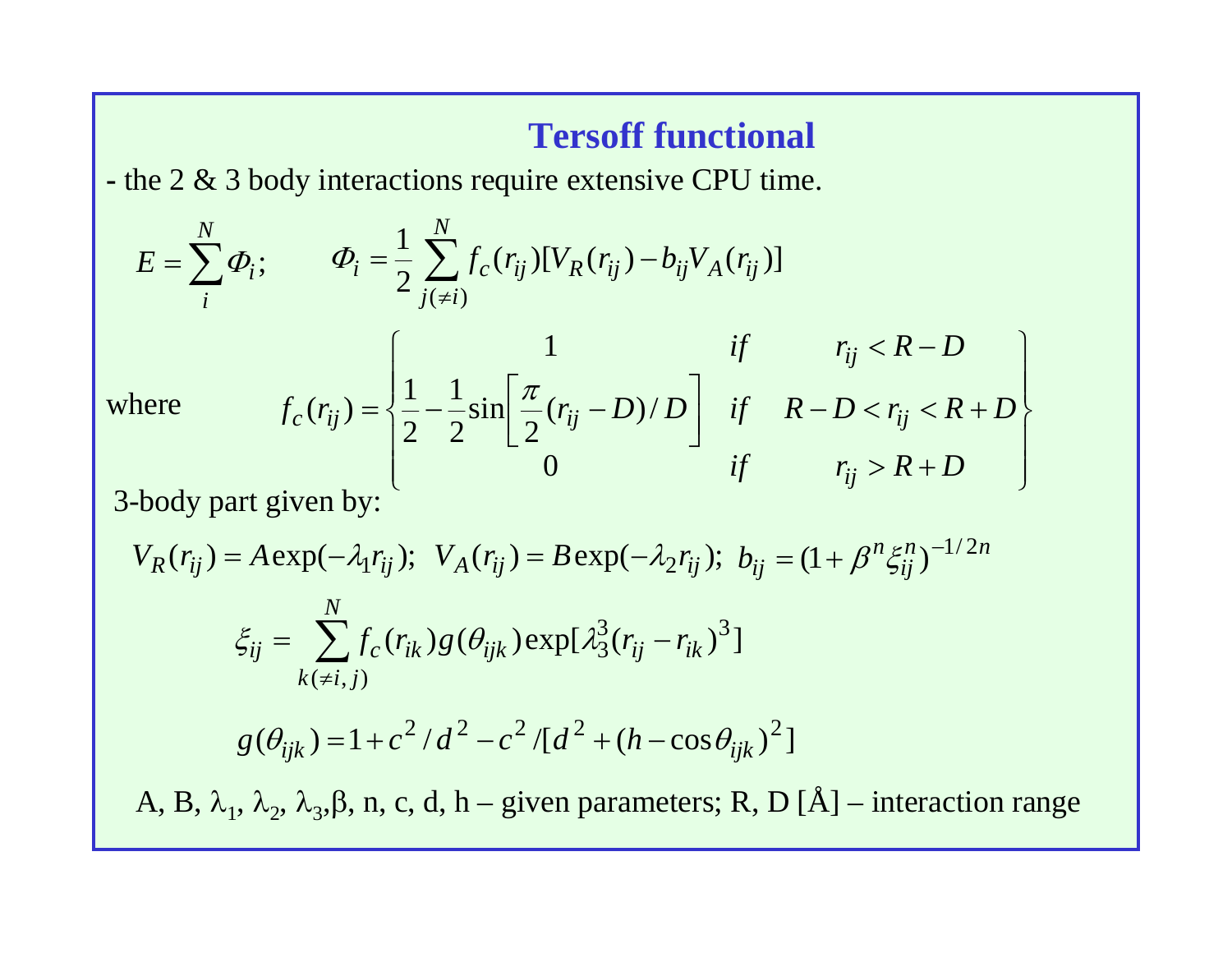### **Embedded-Atom Method (EAM) – Johnson's functional**

- very useful for transition metals interactions (this is the fcc analytical form);
	- there are also separate forms for bcc and hcp structures.

$$
E_t = \sum_i F(\rho_i) + \frac{1}{2} \sum_{i,j} \Phi(r_{ij}); \quad \rho_i = \sum_j f(r_{ij})
$$

- where:  $E_t =$  total internal energy.
	- $\sim \rho_i$  = the electron density at atom *i* due to all other atoms.
	- f ( rij ) = the electron density at atom *i* due to atom *j* as a fct. of distance.
	- $r_{ij}$  = separation distance between atoms  $\bm{i}$  and  $\bm{j}$ .
	- $-F(\rho_i)$  = the energy to embed atom *i* in an electron density  $\rho_i$ .
	- $\Phi(\mathbf{r}_{ij})$  = two-body potential between atoms  $\boldsymbol{i}$  and  $\boldsymbol{j}$ .

- can also be used in the following form for all alloy potentials:

$$
\Phi^{ab}(r) = \frac{1}{2} \left( \frac{f^b(r)}{f^a(r)} \Phi^{aa}(r) + \frac{f^a(r)}{f^b(r)} \Phi^{bb}(r) \right)
$$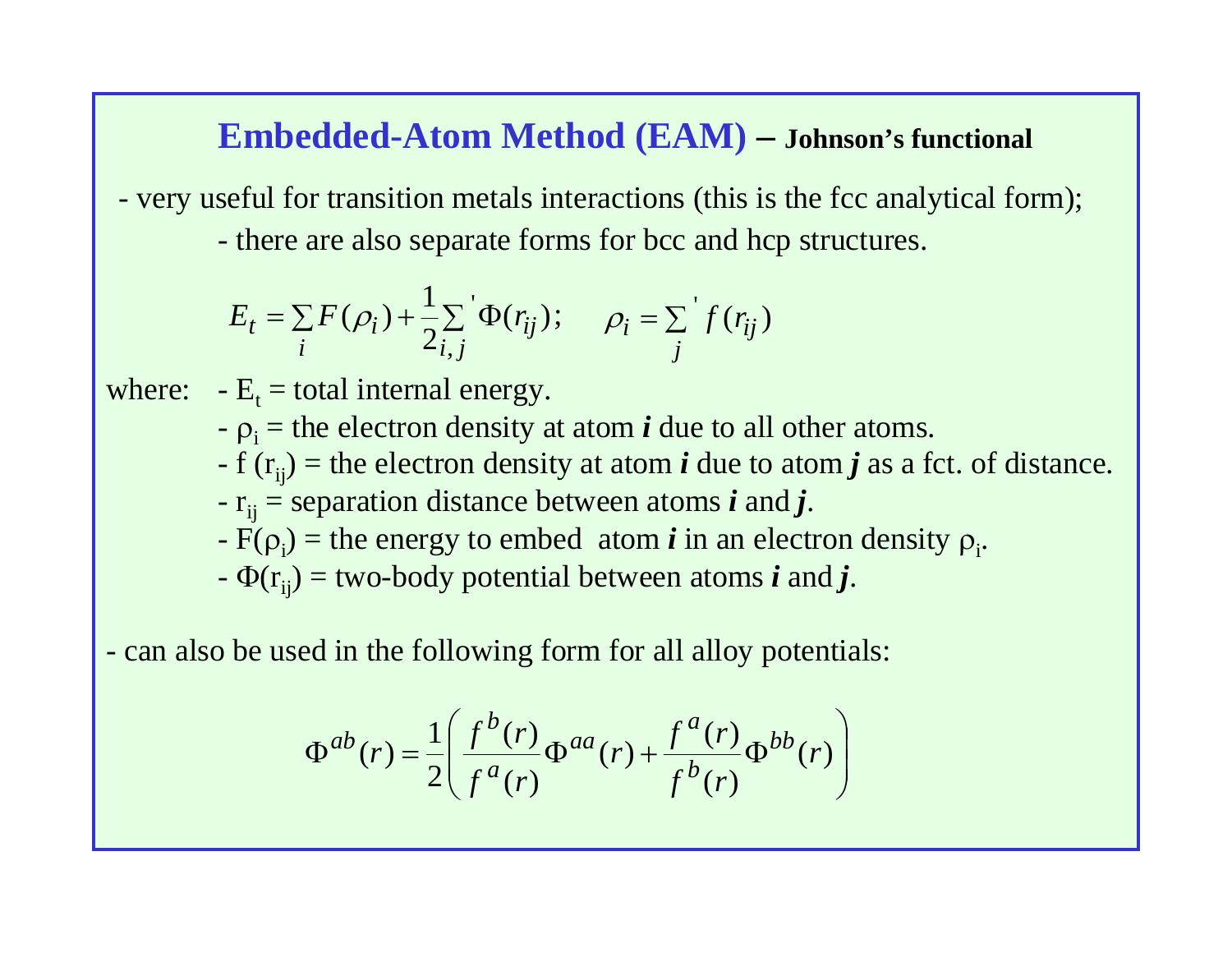- electron density and two-body potential taken as decreasing exponentials:

$$
f(r) = f_e \exp[-\beta(r/r_e - 1)]; \Phi(r) = \Phi_e \exp[-\gamma(r/r_e - 1)].
$$

-the embedding function is determined by fitting to a universal eq. of state in the form of a Rydberg fct.:

$$
F(\rho) = -E_c (1 - \ln x)x - 6\Phi_e y
$$

where:  $x = (\rho / \rho_e)^{\alpha/\beta}$ ;  $y = (\rho / \rho_e)^{\gamma/\beta}$ ;  $\alpha = 3(\Omega B / E_c)^{1/2}$ ;  $\gamma = 15(\Omega G / \beta E_{UF})$ 

|      |          |                      |                  | Inputs                     | <b>Model parameters</b> |  |       |                |                  |         |          |  |
|------|----------|----------------------|------------------|----------------------------|-------------------------|--|-------|----------------|------------------|---------|----------|--|
| Atom | $\Omega$ | $\mathbf{E}_{\rm c}$ | $\rm E_{\rm UF}$ | $\Omega$ B                 | $\Omega G$              |  | $f_e$ | $\Phi_{\rm e}$ | $\alpha$         | $\beta$ | $\gamma$ |  |
|      |          |                      |                  |                            |                         |  |       |                |                  |         |          |  |
| Cu   |          |                      |                  | 11.81 3.54 1.30 10.17      | 4.05                    |  | 0.30  |                | $0.59$ 5.09 5.85 |         | 8.00     |  |
| Ag   |          |                      |                  | 17.10 2.85 1.10 11.10      | 3.61                    |  | 0.17  | 0.48           | 5.92             | 5.96    | 8.26     |  |
| Au   |          |                      |                  | 16.98 3.93 0.90 17.70      | 3.29                    |  | 0.23  | 0.65           | 6.37             | 6.67    | 8.20     |  |
| Ni   |          |                      |                  | 10.90 4.45 1.70 12.28 6.45 |                         |  | 0.41  | 0.74           | 4.98             | 6.41    | 8.86     |  |
| Pd   |          |                      |                  | 14.72 3.91 1.54 17.92      | 4.99                    |  | 0.27  | 0.65           | 6.42             | 5.91    | 8.23     |  |
| Pt   |          |                      |                  | 15.06 5.77 1.60 26.60      | 6.12                    |  | 0.38  | 0.95           | 6.44             | 6.69    | 8.57     |  |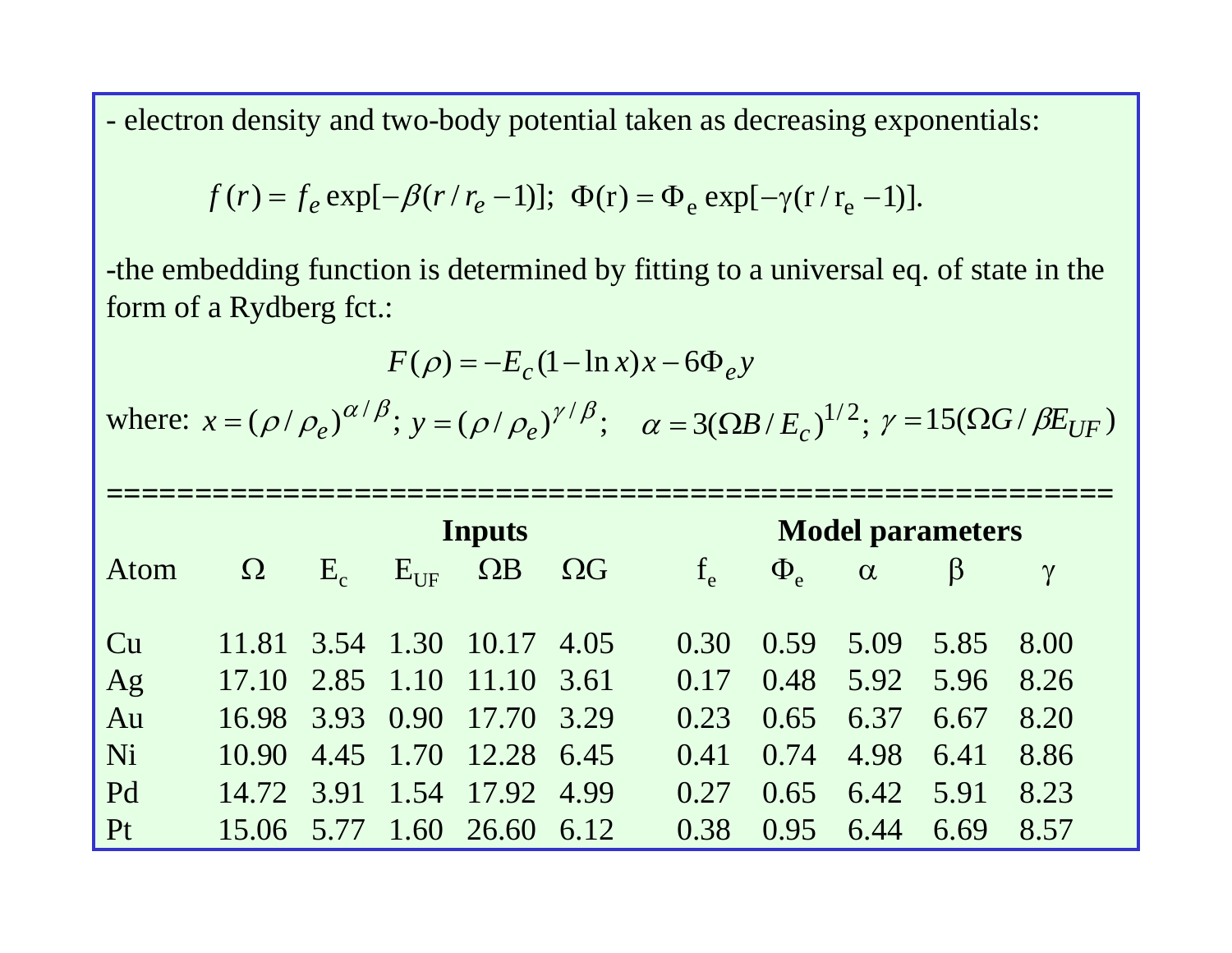#### **Modified Embedded Atom Method (MEAM, 2000-2010)**

Main idea is to incorporate most fcc, hcp, bcc transition metals, as well as some gases (N, O) under the same analytical "umbrella".

$$
E_{total} = \sum_{i} \left[ \sum_{j < i} \Phi_{ij}(r_{ij}) + F_i(\rho_i) \right] \quad \text{where} \quad F_i(\rho_i) = AE_c \frac{\rho_i}{\rho_i} \ln \frac{\rho_i}{\rho_i}
$$

 $\rm F_i$  is the embedding function,  $\rm \rho_i$  is the background e<sup>-</sup> density at lattice site i, and  $\rm \rho_i$ is the background e-density for a reference structure.

The improvement/novelty, as well as the difficulty, comes from considering the directionality in bonding through a combination of partial electron density terms,  $\rho_i^{(h)}$ , h = 1-3, for different angular contributions with weight factors t<sup>(h)</sup>.

$$
\left(\!\rho_i^{(0)}\right)^{\!2}=\!\!\left[\sum_{j(\neq i)}S_{ij}\rho_j^{a(0)}(r_{ij})\right]^{\!2}\qquad \left(\!\rho_i^{(1)}\right)^{\!2}=\!\sum_{\alpha}\!\left[\sum_{j(\neq i)}\frac{r_{ij}^{\alpha}}{r_{ij}}S_{ij}\rho_j^{a(1)}(r_{ij})\right]^{\!2}
$$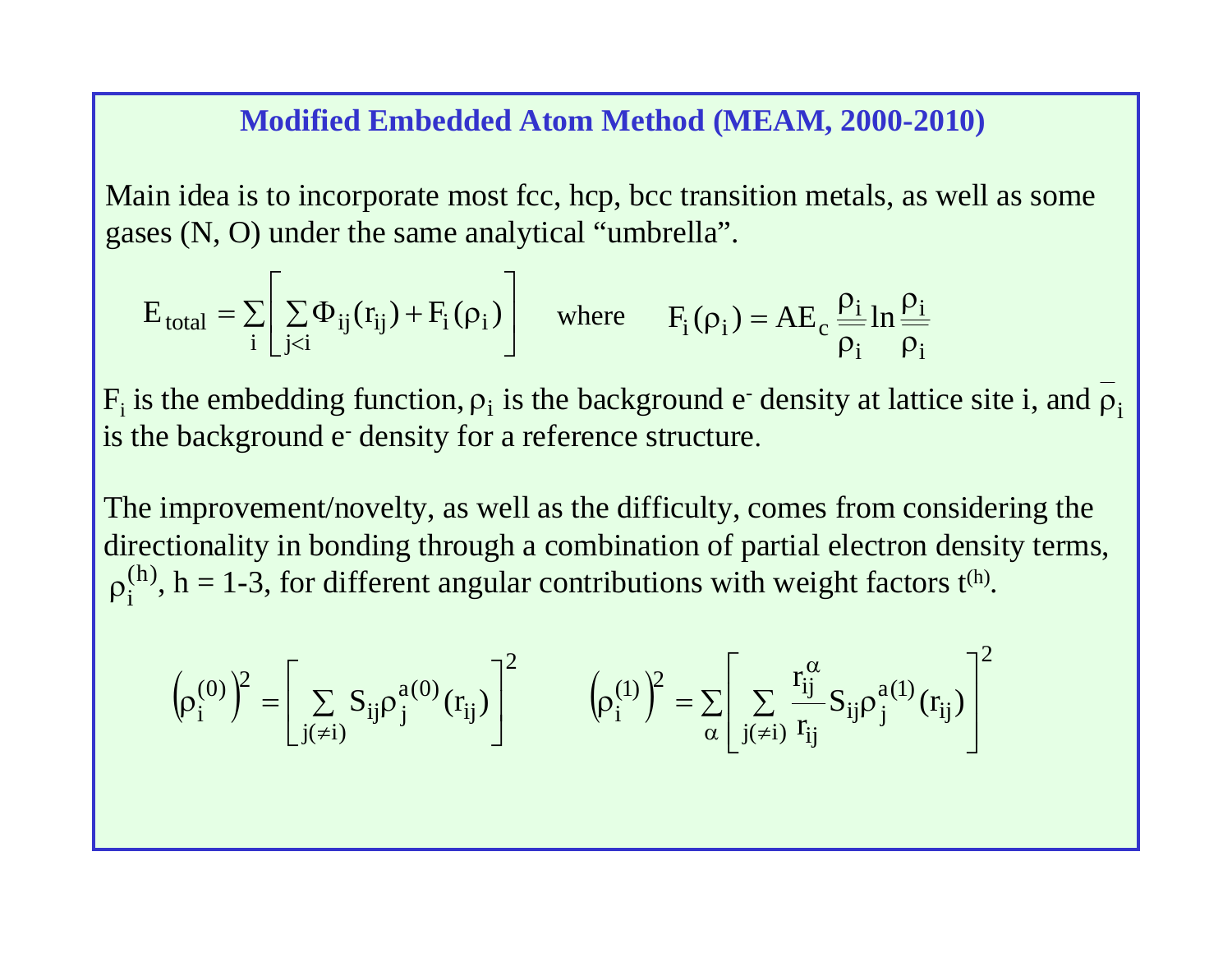$$
\begin{aligned} &\left(\!\rho_i^{(2)}\right)^{\!2}=\sum\limits_{\alpha,\beta}\!\!\left[\sum\limits_{j(\neq i)}\!\frac{r_{ij}^\alpha}{r_{ij}}\frac{r_{ij}^\beta}{r_{ij}}S_{ij}\rho_j^{a(2)}(r_{ij})\right]^2\!-\!\frac{1}{3}\!\!\left[\sum\limits_{j(\neq i)}\!\!S_{ij}\rho_j^{a(2)}(r_{ij})\right]^2\\ &\left(\!\rho_i^{(3)}\right)^{\!2}=\sum\limits_{\alpha,\beta,\gamma}\!\left[\sum\limits_{j(\neq i)}\!\frac{r_{ij}^\alpha}{r_{ij}}\frac{r_{ij}^\beta}{r_{ij}}\frac{r_{ij}^\beta}{r_{ij}}S_{ij}\rho_j^{a(3)}(r_{ij})\right]^2\!-\!\frac{3}{5}\sum\limits_{\alpha}\!\left[\sum\limits_{j(\neq i)}\!\frac{r_{ij}^\alpha}{r_{ij}}S_{ij}\rho_j^{a(2)}(r_{ij})\right]^2\end{aligned}
$$

 $\rho_j^{a(h)}(r_{ij})$  is the atomic e<sup>-</sup> density from atom j to site i,  $r_{ij}^{\alpha}$  is the component of the distance vector between atoms j and i, with  $\alpha = 1, 2, 3$  representing x, y, z, and Sij is the screening function between atoms j and i.  $\alpha$ 

$$
\rho_j^{a(h)}(r) = f_{cutoff}(r) \exp\left[-\beta_j^h(\frac{r}{r_{j,e}} - 1)\right] \text{ with } \beta_j^{(h)} \text{pot. parameters and } r_{j,e} \text{ nearest equilibrium distance in reference structure.}
$$
\n
$$
f_{cutoff}(r) = \begin{cases} 1, & r \le r_c - \Delta r \\ 1 - \left(1 - \frac{r_c - r}{\Delta r}\right)^4 \end{cases}, & r_c - \Delta r & \text{Here } r_c \text{ is the cutoff} \\ \text{distance and } \Delta r \text{ gives the cutoff region} \\ 0, & r_c \le r \end{cases}
$$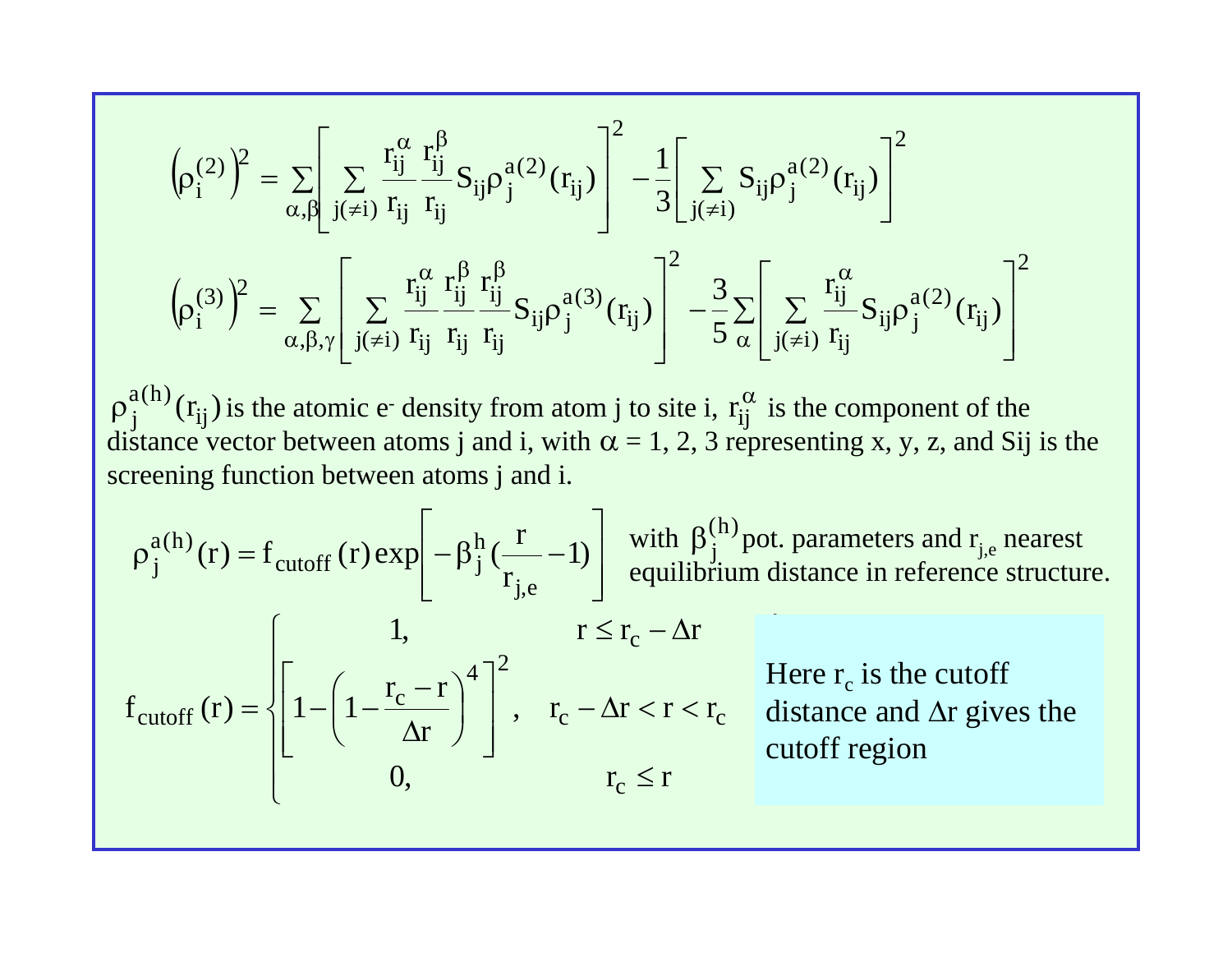Electron density is defined as:

$$
\rho_j = \rho_j^{(0)} G(\Gamma);
$$
 with  $G(\Gamma) = \frac{2}{1 + \exp(-\Gamma)}$ ; and  $\Gamma = \sum_h t_j^{(h)} \left[ \frac{\rho_j^{(h)}}{\rho_j^{(0)}} \right]^2$ 

where  $t_i^{(h)}$  are adjustable parameters.

The screening function  $S_{ii}$  is defined as the product of the product of the screening factor,  $S_{ijk}(x_{ijk})$ , due to all neighboring k atoms.

All summations are carried out over a finite range, typically including only 1<sup>st</sup>, or 1<sup>st</sup> and 2<sup>nd</sup> neighbors only.

Method is still evolving. Works reasonably well for most transition metals and a selection of gases. However, the push is to extend its transferability to binary and ternary compounds.

Difficulties arise from the fact that these materials have complex bonding, such as combinations of ionic-covalent-metallic-type bonds.

Latest important additions to MEAM family: TiN, TiC.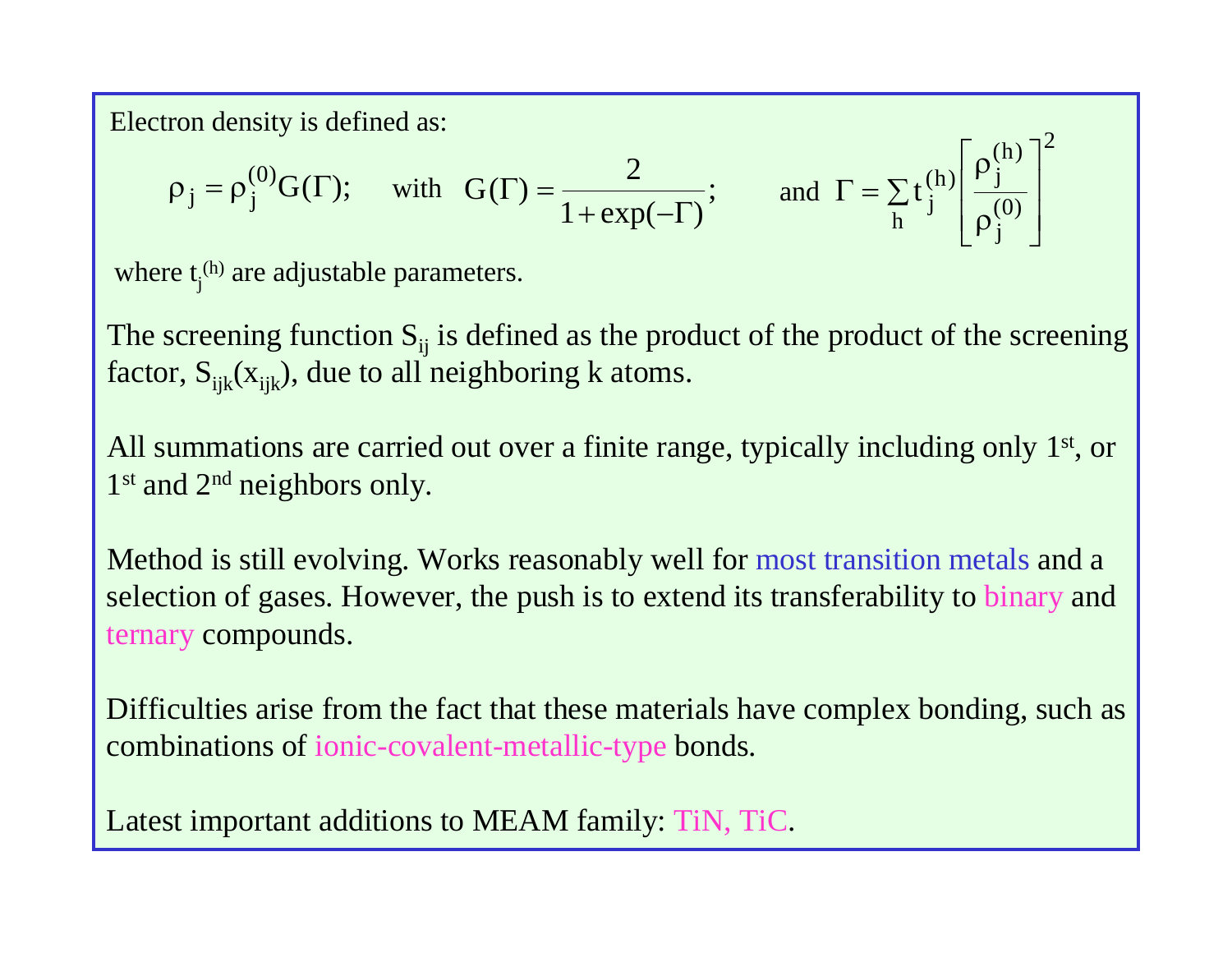# New Parameterization of the **Modified Embedded Atom Potential**  for Large Scale Simulations of **TiN Thin Films Growth**

D.G. Sangiovanni, V. Chirita & L. Hultman Thin Film Physics, Linköping University, Sweden

AVS 2010, Albuquerque, USA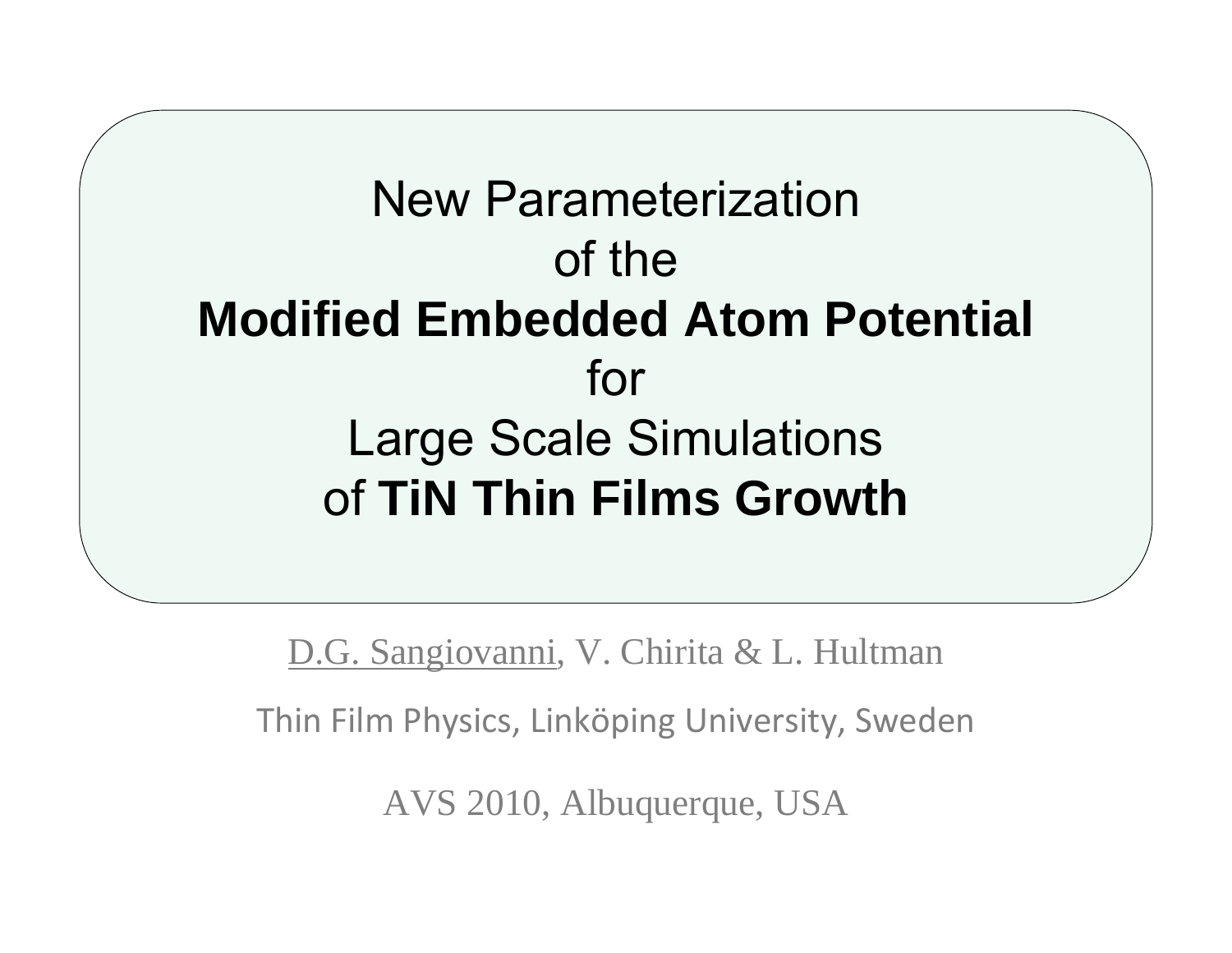# **TiN MEAM parameterization\***

### Fitted to bulk properties

- Lattice parameter
- Cohesive energy
- Elastic constants & moduli
- Thermal linear expansion

Surface properties & related phenomena to be verified

- Surface energies
- Surface relaxation

Critical tests for thin film growth simulations

• Adatom diffusion & Ehrlich barriers

**\*** YM Kim & BJ Lee, Acta Materialia **56**, 3481 (2008)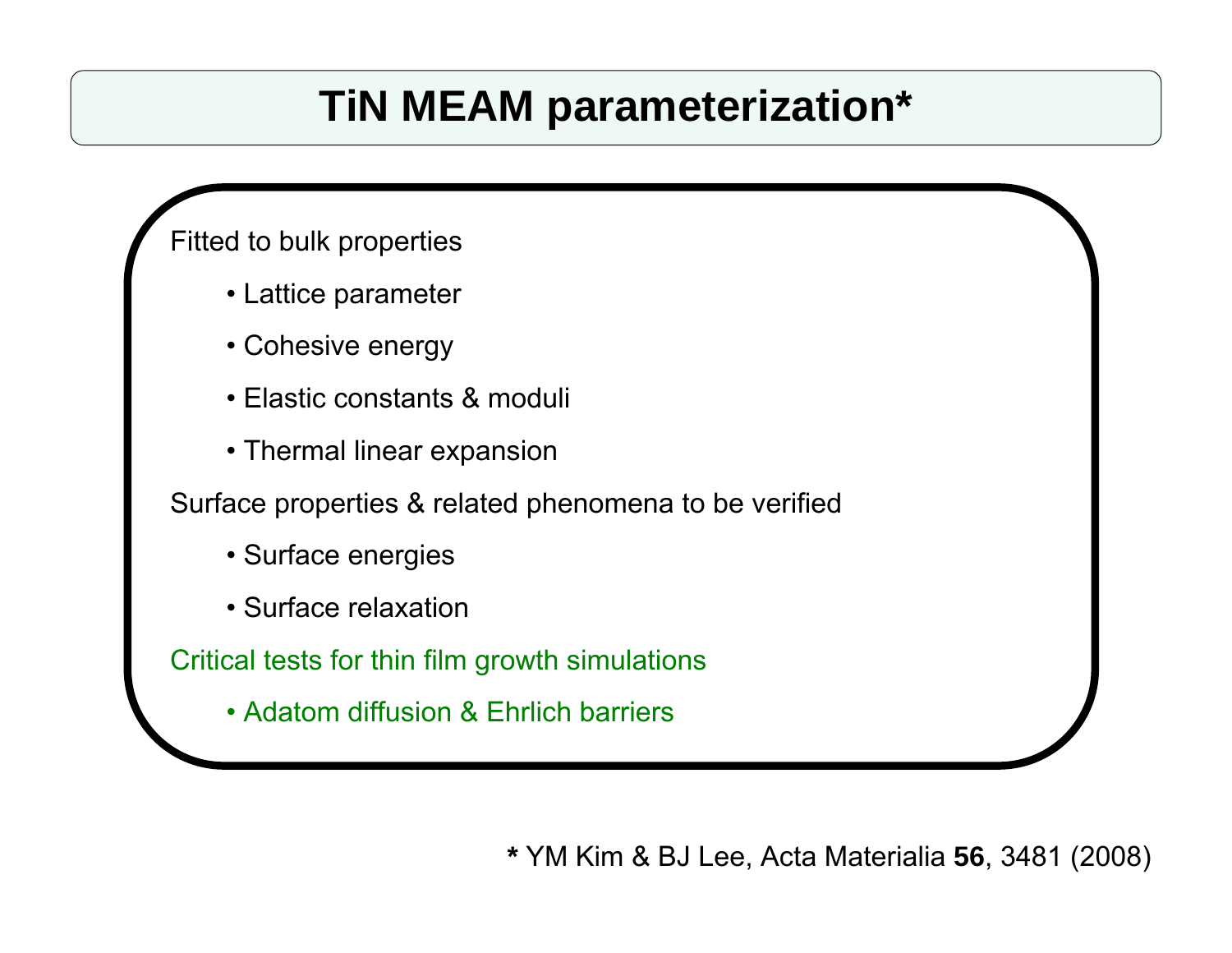# **Original parameters**

|    |      | <b>Single element system</b> |       |      |               |                        |                     |               |      |        |         |           |                  |      |
|----|------|------------------------------|-------|------|---------------|------------------------|---------------------|---------------|------|--------|---------|-----------|------------------|------|
|    |      |                              | B     |      | $\beta^{(0)}$ | $\beta$ <sup>(1)</sup> | $\mathcal{B}^{(2)}$ | $\beta^{(3)}$ | f(1) | f(2)   | f(3)    | $C_{min}$ | $C_{\text{max}}$ |      |
| Τi | 4.87 | 2.92                         | 110   | 0.66 | 2.70          | 1.0                    | 3.0                 | 1.0           | 6.80 | $-2.0$ | $-12.0$ | 1.00      | 1.44             | 0.00 |
| N  | 4.88 | 1.10 <sub>1</sub>            | 5.96# | 1.80 | 2.75          | 4.0                    | 4.0                 | 4.0           | 0.05 | 1.0    | 0.0     | 2.00      | 2.80             | 0.00 |
|    |      |                              |       |      |               |                        |                     |               |      |        |         |           |                  |      |

|     | <b>Binary system</b>                                                                                                                                                                                                                                                                                                                                                                                        |  |     |    |      |      |      |      |      |      |      |      |      |
|-----|-------------------------------------------------------------------------------------------------------------------------------------------------------------------------------------------------------------------------------------------------------------------------------------------------------------------------------------------------------------------------------------------------------------|--|-----|----|------|------|------|------|------|------|------|------|------|
|     | $\sqrt{ }$<br>$\sim$<br>B<br>a<br>$\rho_{\scriptstyle 0}^{}$<br>$\mathbf{C}_{max}$<br>$V_{min}$<br>$\mathbf{v}_{\text{min}}$<br>$\mathbf{v}_{\text{min}}$<br>$V_{\text{max}}$<br>$\blacktriangledown_{min}$<br>$\mathbf{v}_{\text{max}}$<br>$\blacktriangledown_{\text{max}}$<br>(Ti, N, N)<br>(Ti, N, Ti)<br>(Ti, N, N)<br>(Ti, Ti, N)<br>(N, Ti, N)<br>(Ti, Ti, N)<br>(Ti, N, Ti)<br>(N/Ti)<br>(N, Ti, N) |  |     |    |      |      |      |      |      |      |      |      |      |
| TiN | $6.615$   2.121                                                                                                                                                                                                                                                                                                                                                                                             |  | 320 | 18 | 0.16 | 0.09 | 0.81 | 1.46 | 2.80 | 2.80 | 1.44 | 2.80 | 0.00 |

Units: *Ec* (eV), *re* (Å), *B* (GPa)

#alpha value

Reference structures: hcp (Ti), dimer (N), cubic-B1 (TiN)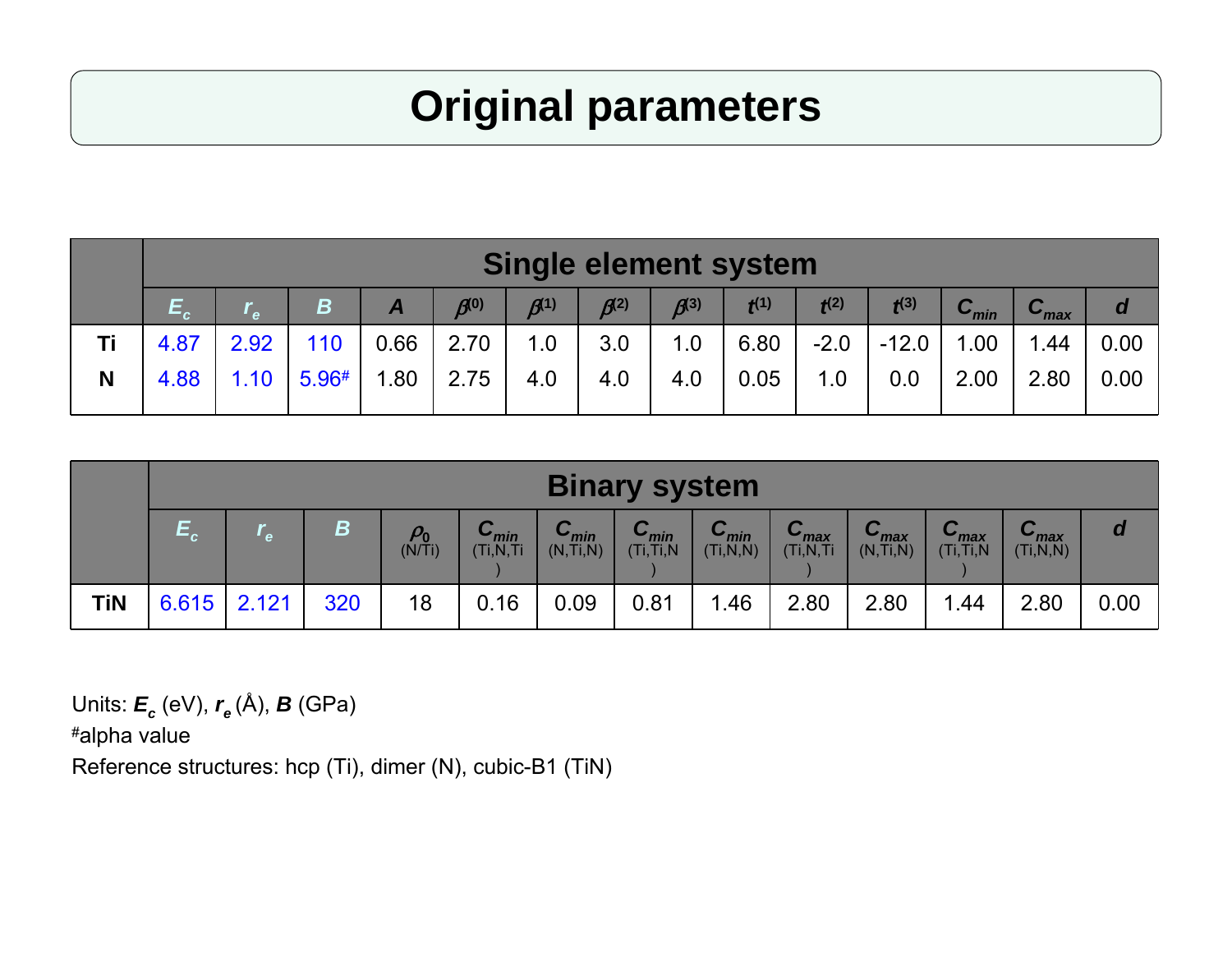# **LAMMPS & MEAM**

**LAMMPS MD SimulatorSandia National Laboratories**



- Open source code
- Many potentials for classical MD available

|                          |                              |                           | <b>TiN Bulk</b>  |                                  |                             |
|--------------------------|------------------------------|---------------------------|------------------|----------------------------------|-----------------------------|
|                          | <b>MEAM</b><br>Original work | Experimental <sup>1</sup> | DFT <sup>2</sup> | <b>LAMMPS</b><br>Original param. | <b>LAMMPS</b><br>Own param. |
| $E_c$ (eV)               | $-6.615$                     |                           |                  | $-6.608$                         | $-6.611$                    |
| $\mathbf{a}(\mathbf{A})$ | 4.242                        | 4.240                     | 4.254            | 4.243                            | 4.241                       |
| $\bm{B}$ (GPa)           | 320                          | 318                       | 290              | 319                              | 294                         |
| $C_{11}$ (GPa)           | 659                          | 625                       | 640              | 736                              | 659                         |
| $C_{12}$ (GPa)           | 150                          | 165                       | 115              | 101                              | 112                         |
| $C_{44}$ (GPa)           | 183                          | 163                       | 159              | 179                              | 171                         |

1Kim et al. J. App. Phys., **72** (1992)

2Sangiovanni et al. Phys. Rev. B, **81** (2010)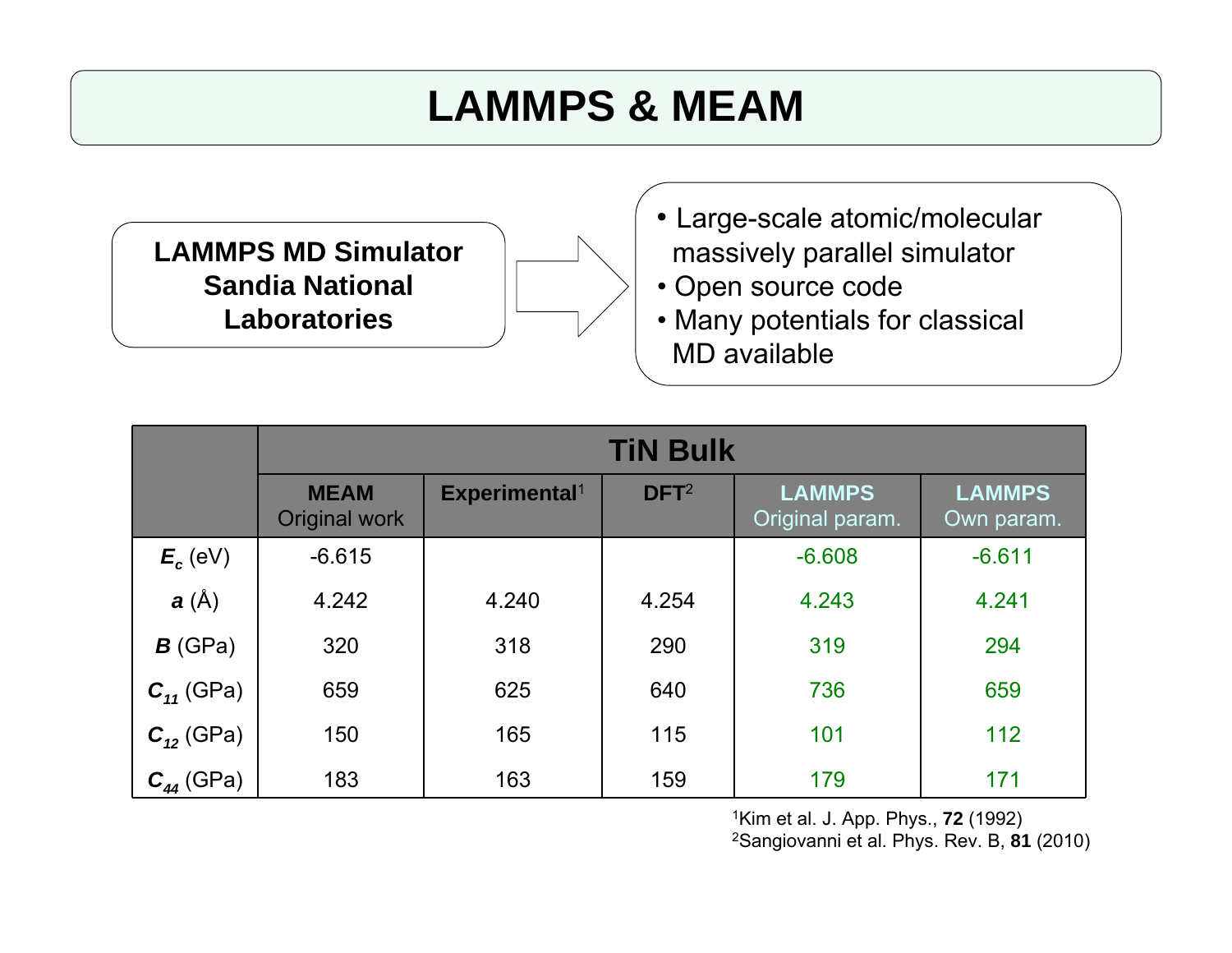# **TiN surface results**

|                                                    | <b>MEAM</b><br><b>Original work</b> | DFT <sup>1,2</sup> | <b>LAMMPS</b><br>Original param. | <b>LAMMPS</b><br>Own param. |
|----------------------------------------------------|-------------------------------------|--------------------|----------------------------------|-----------------------------|
| $E_{\text{surf}}$ (100)                            |                                     |                    |                                  |                             |
| Not relaxed (meV/ $\AA^2$ )                        | 111                                 | 105                | 95                               | 105                         |
| Relaxed (meV/Å <sup>2</sup> )                      | 81                                  | 86                 | 67                               | 84                          |
| $E_{\text{surf}}(111)$                             |                                     |                    |                                  |                             |
| Not relaxed (meV/ $\AA^2$ )                        | 245                                 | 311                | 232                              | 236                         |
| Relaxed (meV/Å <sup>2</sup> )                      | 228                                 | 226                | 211                              | 217                         |
| <b>Surf Relaxation (001)</b>                       |                                     |                    |                                  |                             |
| $\Delta$ dist. N <sub>1</sub> -Ti <sub>2</sub> (%) | 7.7                                 | 2.1                | 5.7                              | 5.3                         |
| $\Delta$ dist. Ti <sub>1</sub> -N <sub>2</sub> (%) | $-5.0$                              | $-6.3$             | $-5.5$                           | $-5.1$                      |
| z dist. $N_1$ -Ti <sub>1</sub> (Å)                 | 0.26                                | 0.18               | 0.24                             | 0.21                        |



2Dudiy et al. Phys. Rev. B, **69** (2004)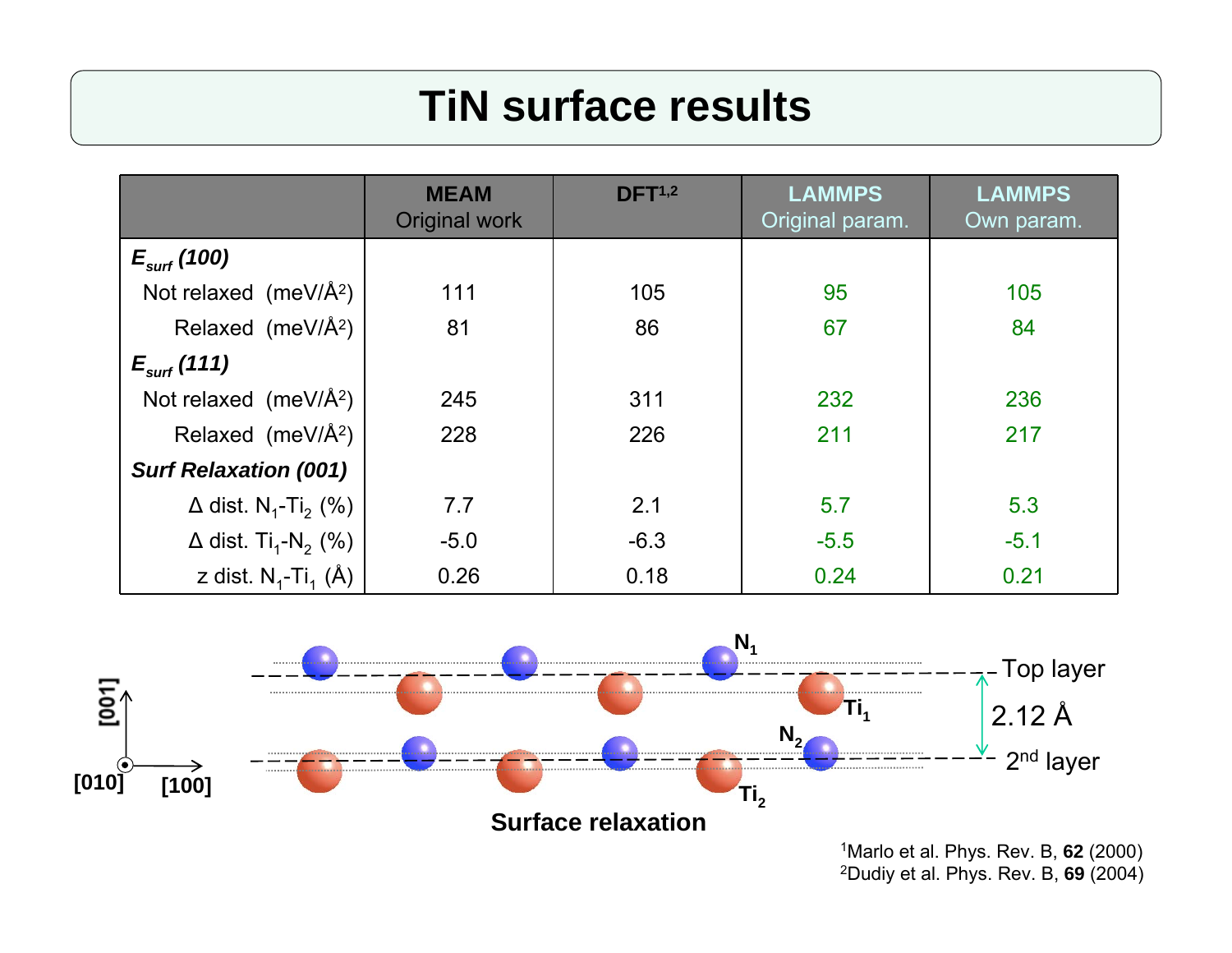# **Diffusion energy barriers, previous results**

|                               | <b>Energy Barrier (eV)</b>  |                   |                  | <b>Energy Barrier (eV)</b> |
|-------------------------------|-----------------------------|-------------------|------------------|----------------------------|
|                               | Experimental <sup>1,2</sup> |                   | DFT <sup>3</sup> | DFT <sup>4</sup>           |
| TiN (100) Surface             |                             | TiN (100) Surface |                  |                            |
| N adatom                      | $1.1 - 1.4*$                | N adatom          | 0.95             | 0.95                       |
| Ti adatom                     | $1.1 - 1.4*$                | Ti adatom         | 0.35             | 0.43                       |
| $Ti-Nx$ admolecules           | $1.1 - 1.4*$                | Ti-N dimer        | >0.88            | $\blacksquare$             |
| TiN (111) Surface             |                             | TiN (111) Surface |                  |                            |
| N adatom                      |                             | N adatom          |                  | $\blacksquare$             |
| Ti adatom                     |                             | Ti adatom         | 1.74             | $\blacksquare$             |
| Ti-N <sub>y</sub> admolecules |                             | Ti-N dimer        |                  |                            |

\* 1.1 eV for *f<sub>N2</sub>* = 0.1, 1.4 eV for *f<sub>N2</sub>* = 1.0 **<sup>1</sup>**MA Wall et al., Phys. Rev. B, **70** (2004) **<sup>2</sup>**MA Wall et al., Surf. Sci., **581** (2005)

**<sup>3</sup>**D Gall et al., J. App. Phys., **93** (2003)

**<sup>4</sup>**Present work, VASP, 15 x 15 x 1 **k** points, 5 layers of 16 atoms, PAW+GGA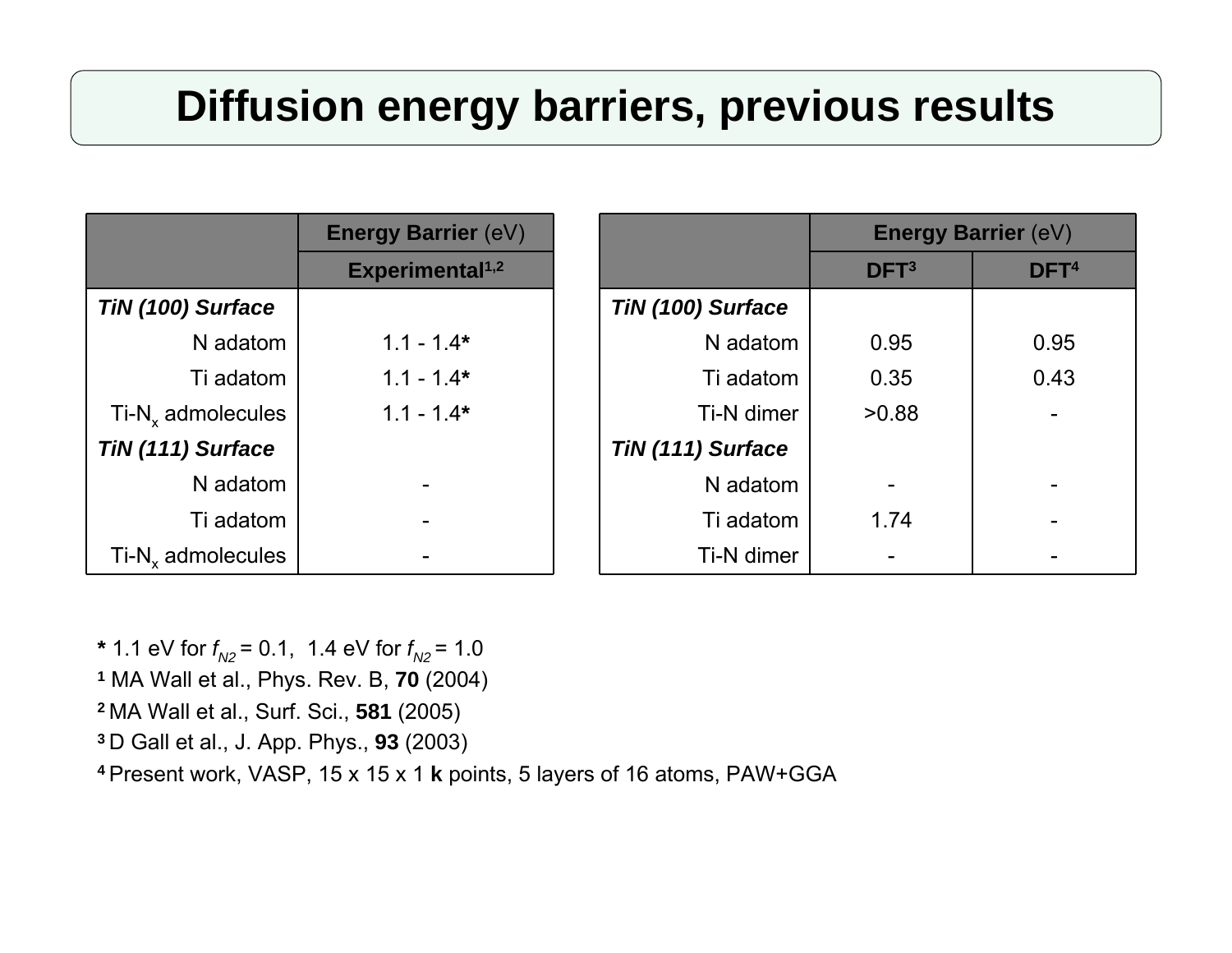# **Diffusion energy barriers, original parameterization**

|                      | <b>Experimental</b> | <b>DFT</b> | <b>DFT</b><br><b>Present work</b> | <b>LAMMPS</b><br>Original Param. |
|----------------------|---------------------|------------|-----------------------------------|----------------------------------|
| N on $TiN(001)(eV)$  | $1.1 - 1.4*$        | 0.95       | 0.95                              | 0.4                              |
| Ti on $TiN(001)(eV)$ | $1.1 - 1.4*$        | 0.35       | 0.43                              | $0.6\,$                          |

|    | <b>Single element system</b>                          |      |       |              |               |      |           |               |      |        |         |           |           |                |
|----|-------------------------------------------------------|------|-------|--------------|---------------|------|-----------|---------------|------|--------|---------|-----------|-----------|----------------|
|    | $\bm{\mathsf{E}}_{\scriptscriptstyle\bm{\mathsf{c}}}$ |      | B     | $\mathbf{A}$ | $\beta^{(0)}$ | 6(1) | $6^{(2)}$ | $\beta^{(3)}$ | f(1) | f(2)   | f(3)    | $C_{min}$ | $C_{max}$ | $\overline{d}$ |
| Τi | 4.87                                                  | 2.92 | 110   | 0.66         | 2.70          | 1.0  | 3.0       | 1.0           | 6.80 | $-2.0$ | $-12.0$ | 1.00      | 1.44      | 0.00           |
| N  | 4.88                                                  | 1.10 | 5.96# | 1.80         | 2.75          | 4.0  | 4.0       | 4.0           | 0.05 | 1.0    | $0.0\,$ | 2.00      | 2.80      | 0.00           |
|    |                                                       |      |       |              |               |      |           |               |      |        |         |           |           |                |

|            | <b>Binary system</b> |      |     |                             |      |                                         |      |            |                                 |                                              |                                          |                                |      |
|------------|----------------------|------|-----|-----------------------------|------|-----------------------------------------|------|------------|---------------------------------|----------------------------------------------|------------------------------------------|--------------------------------|------|
|            |                      | l el | B   | $\rho_{\text{o}}$<br>(N/Ti) |      | $\mathbf{v}_{\text{min}}$<br>(N, Ti, N) | ⌒    | (Ti, N, N) | $C_{\text{max}}$<br>(Ti, N, Ti) | r<br>$\mathbf{u}_{\text{max}}$<br>(N, Ti, N) | $\mathbf{u}_{\text{max}}$<br>(Ti, Ti, N) | $V_{\text{max}}$<br>(Ti, N, N) | a    |
| <b>TiN</b> | $6.615$   2.121      |      | 294 | 18                          | 0.16 | 0.09                                    | 0.81 | 1.46       | 2.80                            | 2.80                                         | 1.44                                     | 2.80                           | 0.00 |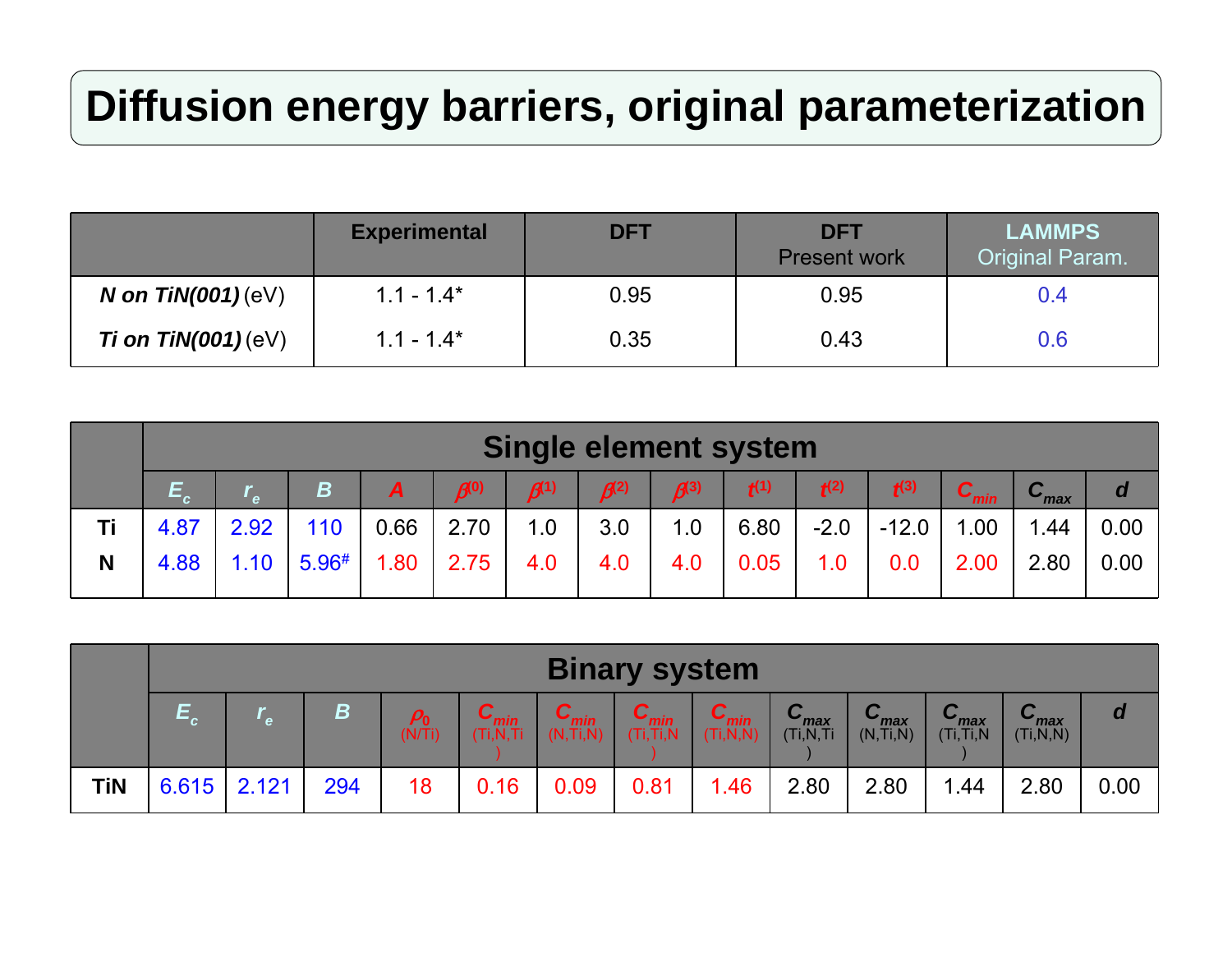# **Diffusion energy barriers, own parameterization**

|                            | <b>Experimental</b> | <b>DFT</b> | <b>DFT</b><br><b>Present work</b> | <b>LAMMPS</b><br>Orig. Param. | <b>LAMMPS</b><br>Own Param. |
|----------------------------|---------------------|------------|-----------------------------------|-------------------------------|-----------------------------|
| <i>N</i> on $TiN(001)(eV)$ | $1.1 - 1.4$         | 0.95       | 0.95                              | 0.4                           | 0.7                         |
| Ti on $TiN(001)(eV)$       | $1.1 - 1.4$         | 0.35       | 0.43                              | 0.6                           | 0.9                         |

- Present work DFT results agree with existing DFT values
- MEAM diffusion barriers higher than DFT values
- MEAM values considerably closer to experimental barriers
- Qualitative agreement with experimental findings no preferred

diffusing species on (001)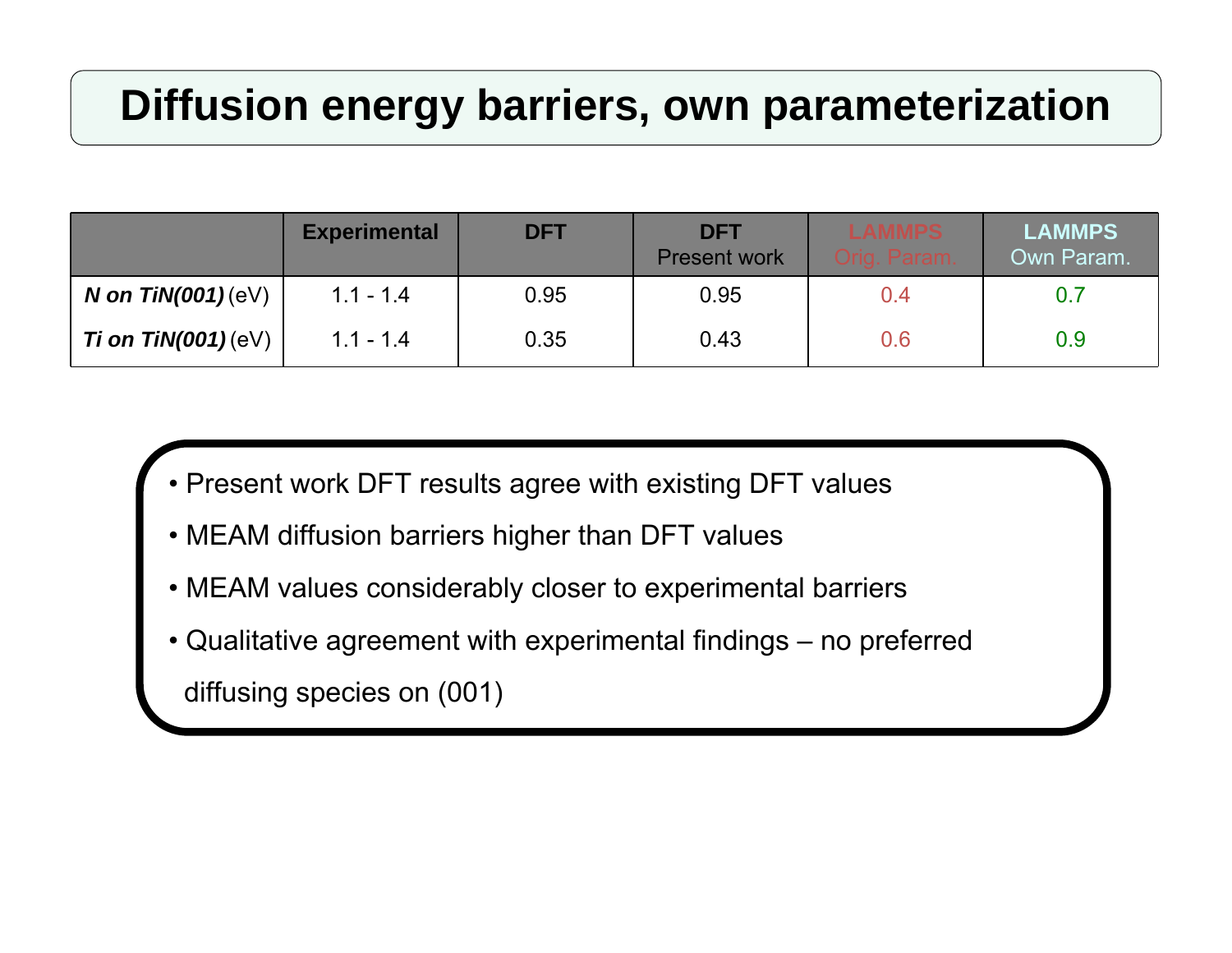## **Recommended CDIO project potential functionals**

**1. Lennard – Jones (LJ)**

$$
\Phi(r) = 4\varepsilon \left[ \left( \frac{\sigma}{r} \right)^{12} - \left( \frac{\sigma}{r} \right)^{6} \right]
$$

- well suited for inert gases (metals), mostly for gas-metals interactions.

## **Values of LJ parameters**

 $\pmb{\varepsilon} \, [10^{\text{-}16} \, \text{erg}]; \, \bm{\sigma} \, [\text{\AA}]$ 

|              |    |  |  | $He \mid Ne \mid Ar \mid Kr \mid Xe \mid Ni \mid Ag \mid Rh$                          |  |
|--------------|----|--|--|---------------------------------------------------------------------------------------|--|
| $\mathbf{g}$ | 14 |  |  | $50$   167   225   320   0.66   0.34   0.67<br>$\vert$ [eV] $\vert$ [eV] $\vert$ [eV] |  |
| $\sigma$     |    |  |  | $2.56$   2.74   3.40   3.65   3.98   2.24   2.65   2.46                               |  |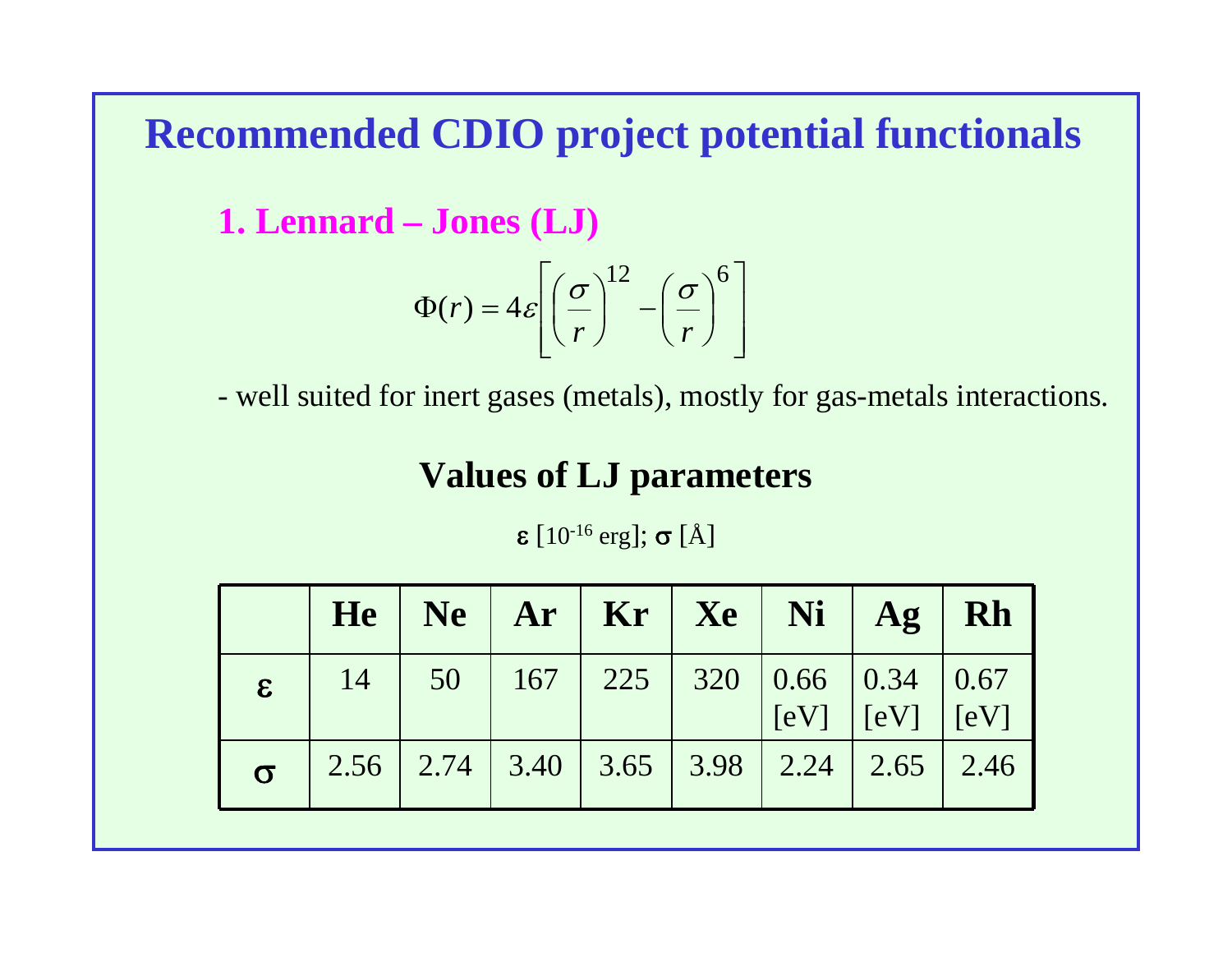**2. Morse potential**

$$
\Phi(r) = D\Big(e^{-2\alpha(r-r_0)} - 2e^{-\alpha(r-r_0)}\Big)
$$

- -D,  $r_0$ ,  $\alpha$  determined by fitting to reproduce bulk properties (lattice constant, cohesive energy, compressibility).
- used mostly for gas-metals (metals) interactions.

**Values of parameters for Morse potential D** [eV];  $r_0$  [Å];  $\alpha$  [Å<sup>-1</sup>]

|    | D     | $\mathbf{r}_{0}$ | $\alpha$ |
|----|-------|------------------|----------|
| Ag | 0.325 | 3.13             | 1.36     |
| Rh | 0.665 | 2.87             | 1.54     |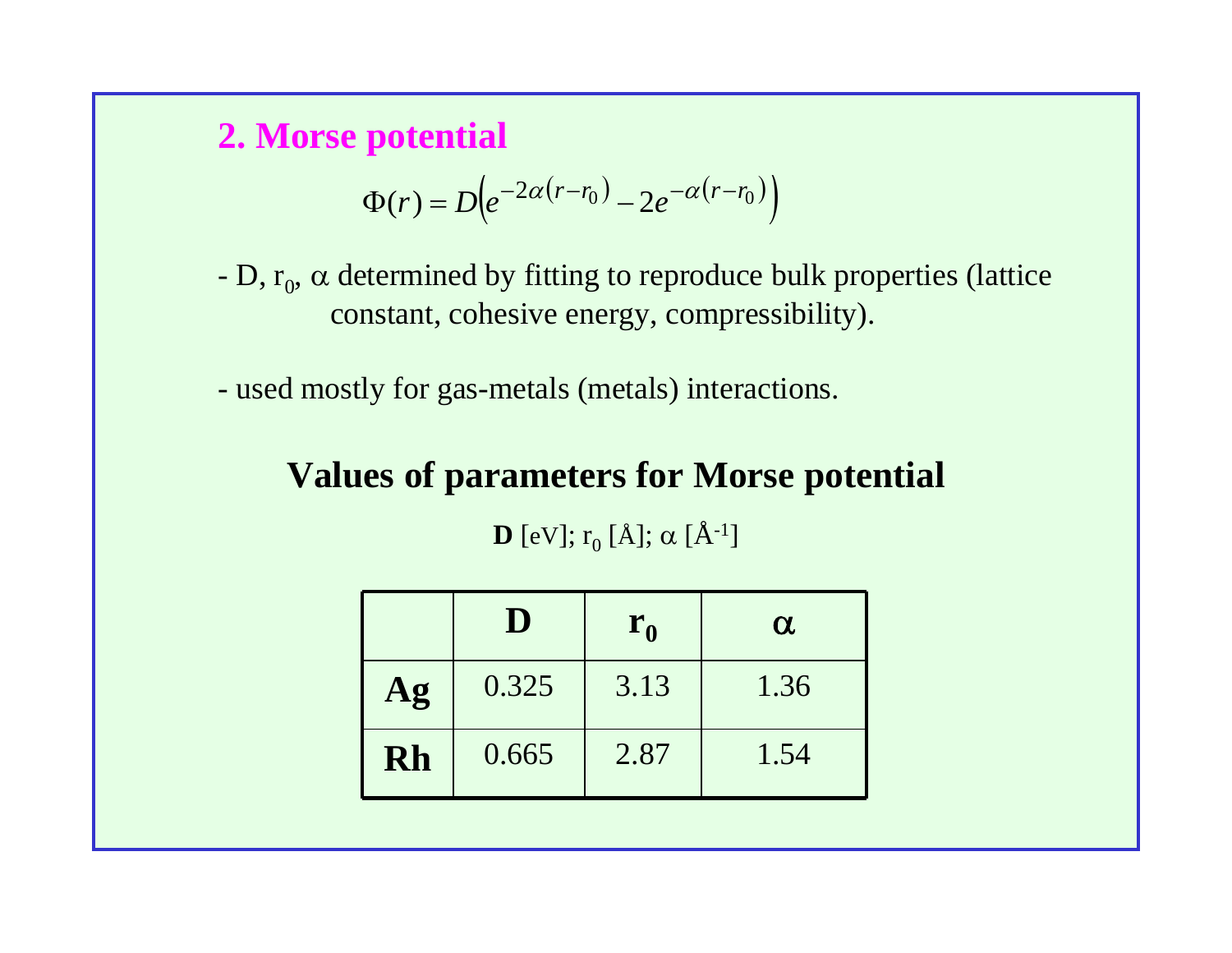#### **MD integrators**

Selection criteria: *simplicity, efficiency, stability, reliability, parallelization.* Most integrators are based on Taylor expansion of particle coordinates  $r(t)$ around time, for small increments  $\Delta t$ , which is the MD time step.

**Euler Algorithm**

$$
r(t + \Delta t) = r(t) + v(t)\Delta t + \frac{f(t)}{2!m}\Delta t^{2} + \frac{\Delta t^{3}}{3!}\ddot{r} + O(\Delta t^{4}) + \dots
$$

Algorithm is obtained by truncating the expansion beyond the  $\Delta t^2$  term.

$$
r(t + \Delta t) = r(t) + v(t)\Delta t + \frac{f(t)}{2m}\Delta t^2
$$

Similar to the Verlet algorithm but in fact much worse on all counts.

- it is not time-reversible
- introduces catastrophic energy drifts

Definitely NOT recommended.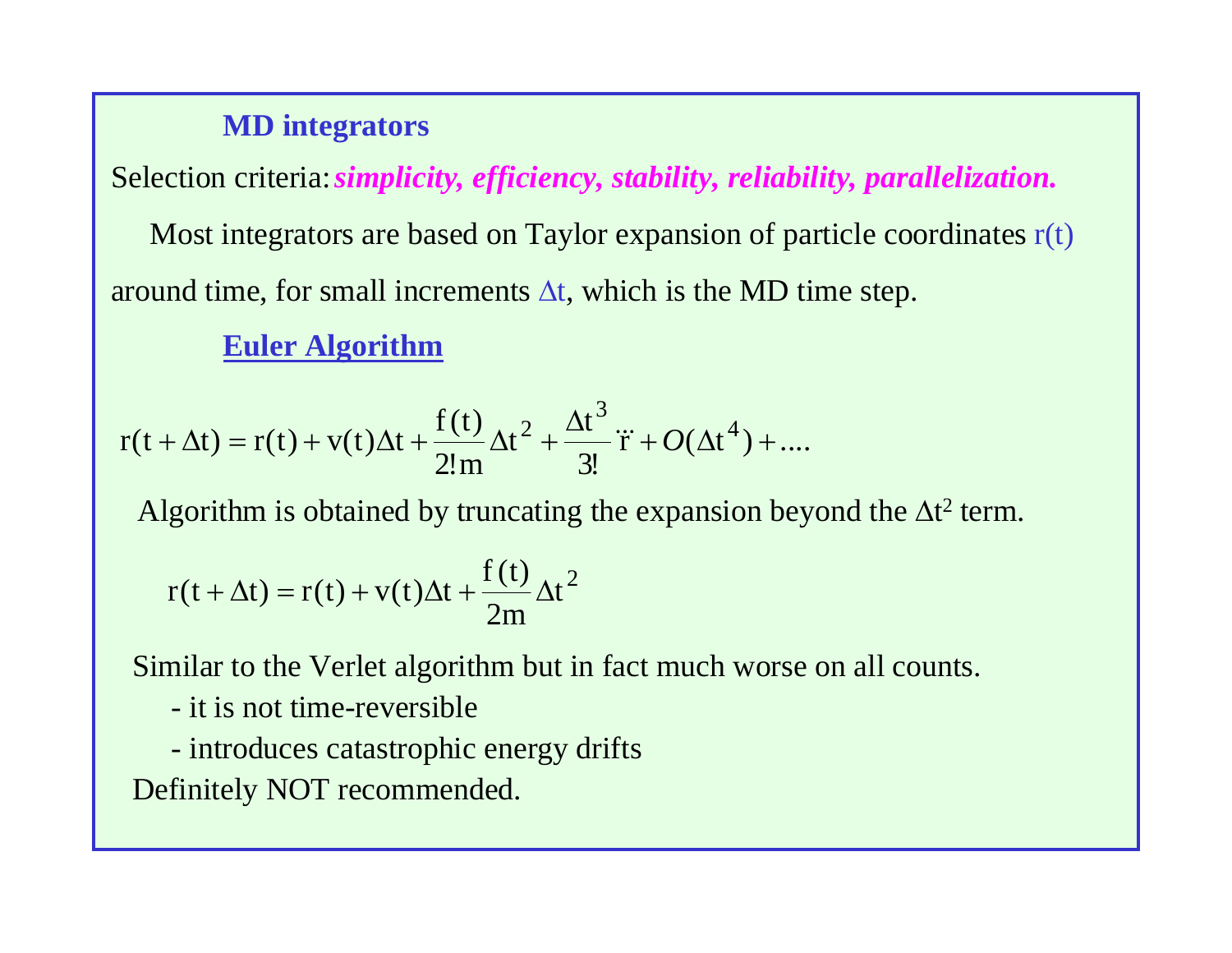**Verlet Algorithm (Verlet, Störmer, 1967)**

$$
r(t + \Delta t) = r(t) + v(t)\Delta t + \frac{f(t)}{2!m}\Delta t^{2} + \frac{\Delta t^{3}}{3!}\ddot{r} + O(\Delta t^{4}) + \dots
$$
  

$$
r(t - \Delta t) = r(t) - v(t)\Delta t + \frac{f(t)}{2!m}\Delta t^{2} - \frac{\Delta t^{3}}{3!}\ddot{r} + O(\Delta t^{4}) + \dots
$$

Summing the above equations, one obtains:

$$
r(t + \Delta t) + r(t - \Delta t) = 2r(t) + \frac{f(t)}{m} \Delta t^2 + O(\Delta t^4)
$$

The equation for advancing the positions in Verlet algorithm becomes:

$$
r(t + \Delta t) = 2r(t) - r(t - \Delta t) + \frac{f(t)}{m} \Delta t^{2}
$$
 (1)

The errors in the estimations of new positions are of order  $\Delta t^4$ .

 $r(t + \Delta t)$  and  $r(t - \Delta t)$  play symmetrical roles, the algorithm is time-reversible. Velocities are not required to compute trajectories.

Yet, velocities are needed to directly calculate kinetic energy and temperature.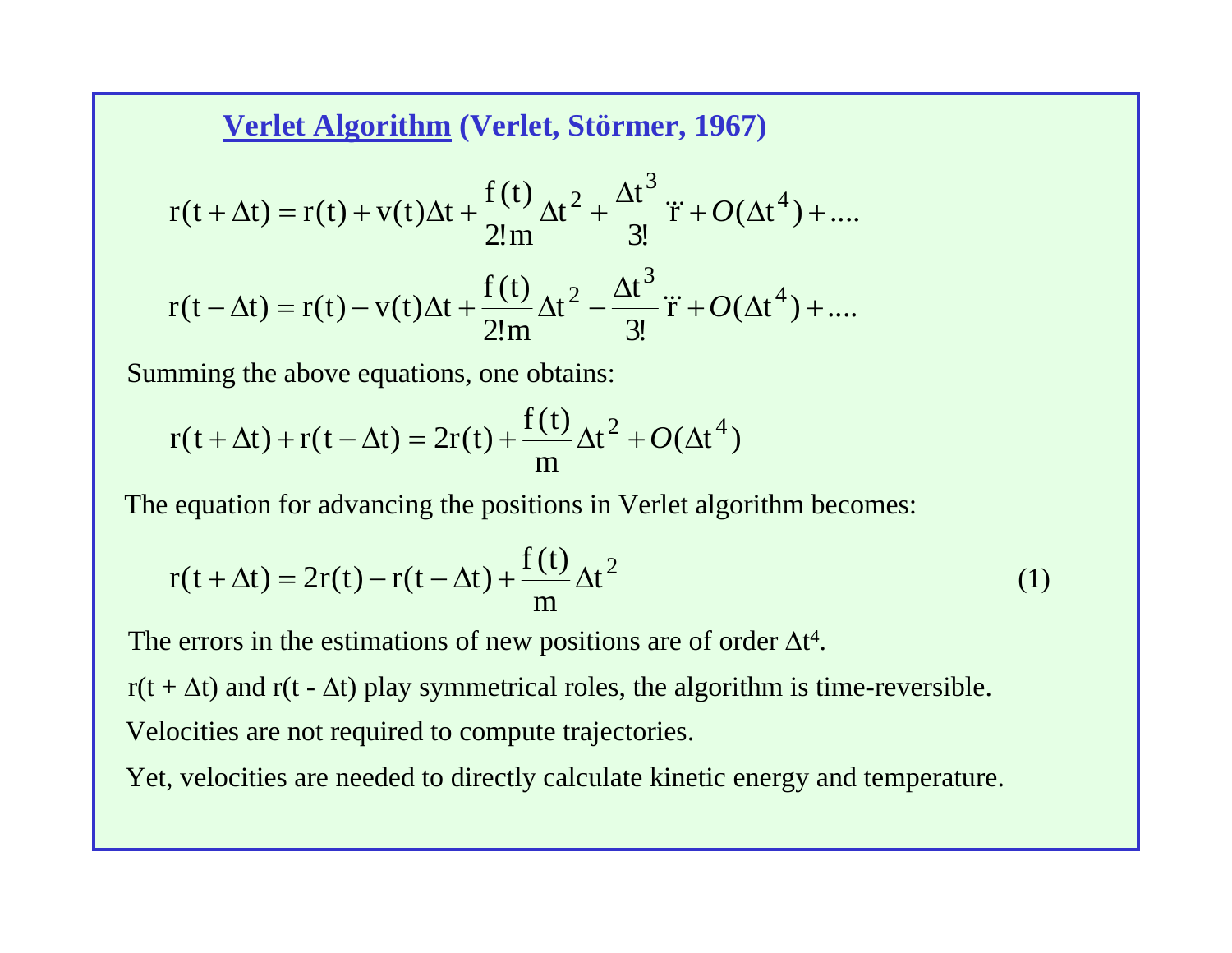Velocities can be computed from:

$$
r(t + \Delta t) - r(t - \Delta t) = 2v(t)\Delta t + O(\Delta t^{3})
$$

and

$$
v(t) = \frac{r(t + \Delta t) - r(t - \Delta t)}{2\Delta t} + O(\Delta t^2)
$$
 (2)

The errors in velocities estimations are of order  $\Delta t^2$ .

Though algorithm is stable, one can improve this accuracy.

#### **Leap-frog Algorithm (Hockney, 1970; Potter, 1972)**

Derived from the Verlet algorithm, evaluates velocities at half-step:

$$
v(t - \Delta t/2) = \frac{r(t) - r(t - \Delta t)}{\Delta t}
$$
 and 
$$
v(t + \Delta t/2) = \frac{r(t + \Delta t) - r(t)}{\Delta t}
$$

New positions can be obtained as:

$$
r(t + \Delta t) = r(t) + \Delta t v(t + \Delta t/2)
$$
\n(3)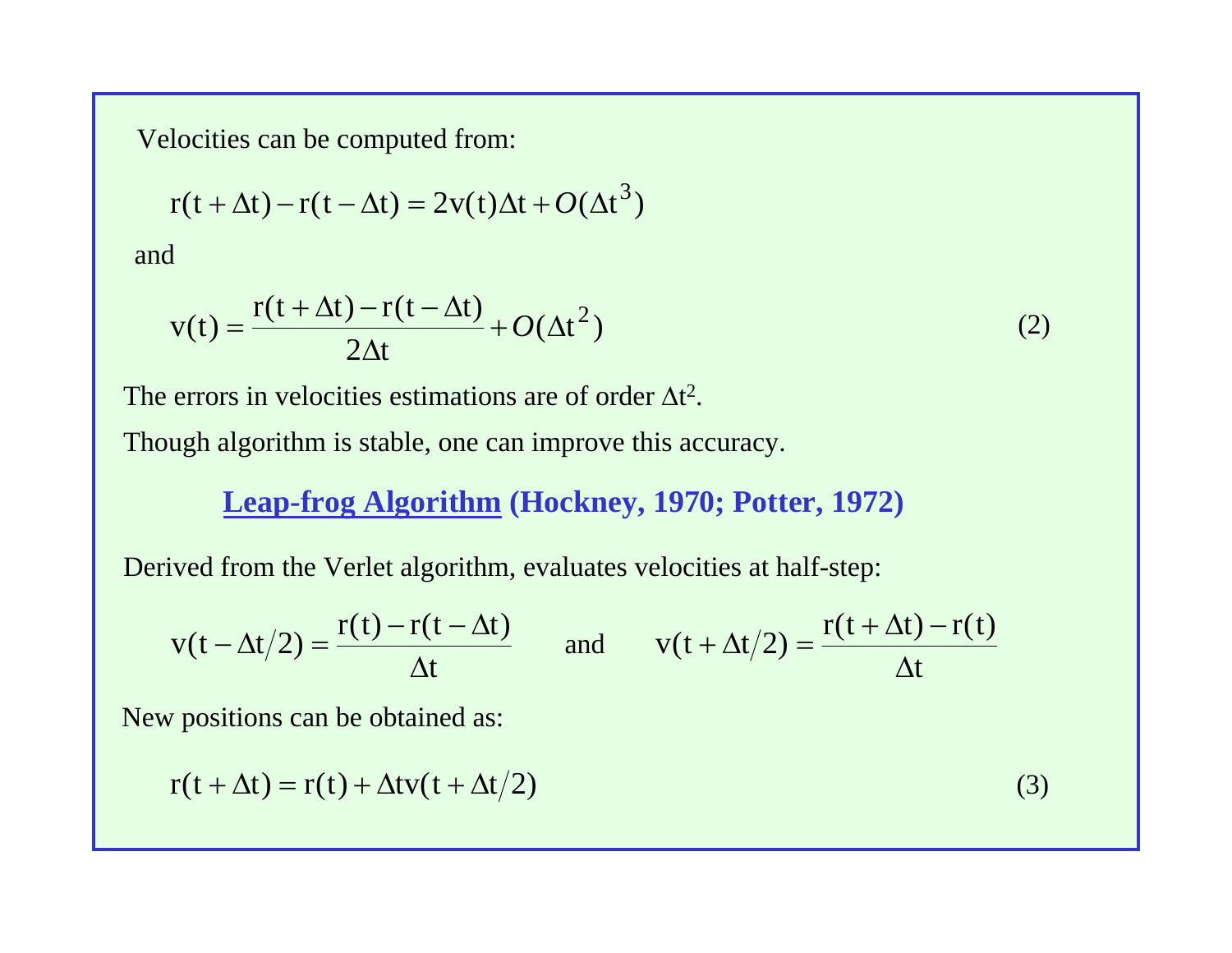Velocities can be computed from:

$$
v(t + \Delta t/2) = v(t - \Delta t/2) + \Delta t \frac{f(t)}{m}
$$
\n(4)

Stored quantities are positions,  $r(t)$ , and accelerations,  $a(t) = f(t)/m$ . Equation (4) is implemented first, and once  $v(t + \Delta t/2)$  are obtained, velocities v(t) at current time step are calculated to permit the computation of quantities which require  $r(t)$  and  $v(t)$ :

$$
v(t) = \frac{1}{2} \big[ v(t + \Delta t/2) + v(t - \Delta t/2) \big]
$$

Upon completion of the half-step above, eq, (3) is used to calculate  $r(t + \Delta t)$ . Accelerations a(t) are also evaluated now and stored for next step.

Leap-from algorithm yields identical trajectories to those obtained with Verlet. pros – significantly smaller numerical errors in velocities evaluation. cons – positions and velocities are not evaluated at the same time step.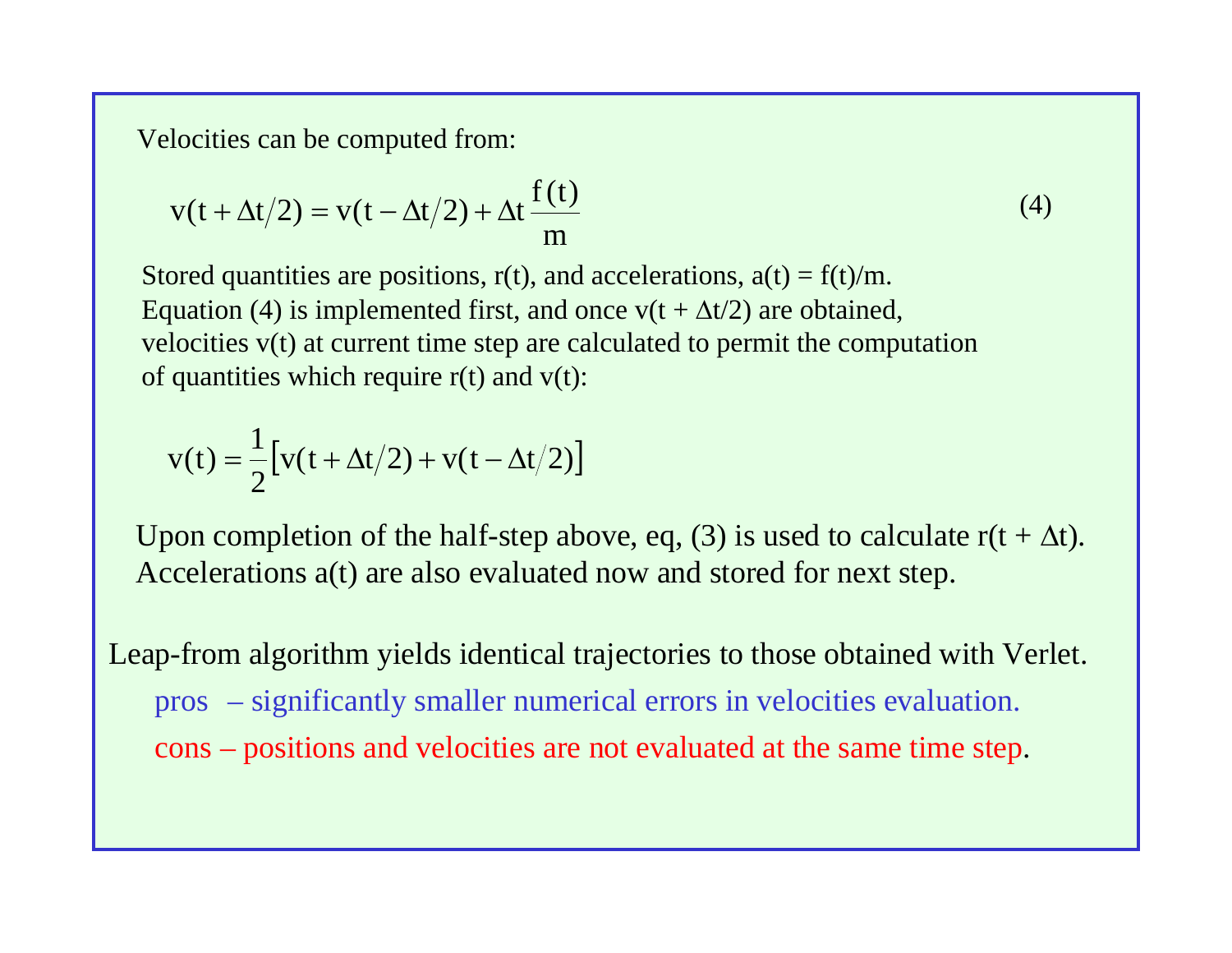**Velocity Verlet Algorithm (Swope, anderson et. al. 1982)**

$$
r(t + \Delta t) = r(t) + v(t)\Delta t + \frac{f(t)}{2m}\Delta t^{2} = r(t) + v(t)\Delta t + \frac{\Delta t^{2}}{2}a(t)
$$
 (5)

$$
v(t + \Delta t) = v(t) + \frac{f(t) + f(t + \Delta t)}{2m} \Delta t = v(t) + \frac{\Delta t}{2} [a(t) + a(t + \Delta t)]
$$
(6)

Implemented to store  $r(t)$ ,  $v(t)$  and  $a(t)$  all at the same time. Similar to predictor-corrector algorithms, but equivalent to Verlet:

a: using (5) 
$$
r(t + 2\Delta t) = r(t + \Delta t) + v(t + \Delta t)\Delta t + \frac{f(t + \Delta t)}{2m}\Delta t^2
$$

b: from (5) 
$$
r(t) = r(t + \Delta t) - v(t)\Delta t - \frac{f(t)}{2m}\Delta t^2
$$

$$
a+b = c \t r(t + 2\Delta t) + r(t) = 2r(t + \Delta t) + [v(t + \Delta t) - v(t)]\Delta t + \frac{f(t + \Delta t) - f(t)}{2m}\Delta t^{2}
$$

(6) in c:  $r(t + 2\Delta t) + r(t) = 2r(t + \Delta t) + \frac{f(t + \Delta t)}{\Delta t^2} =$  positions in Verlet alg. m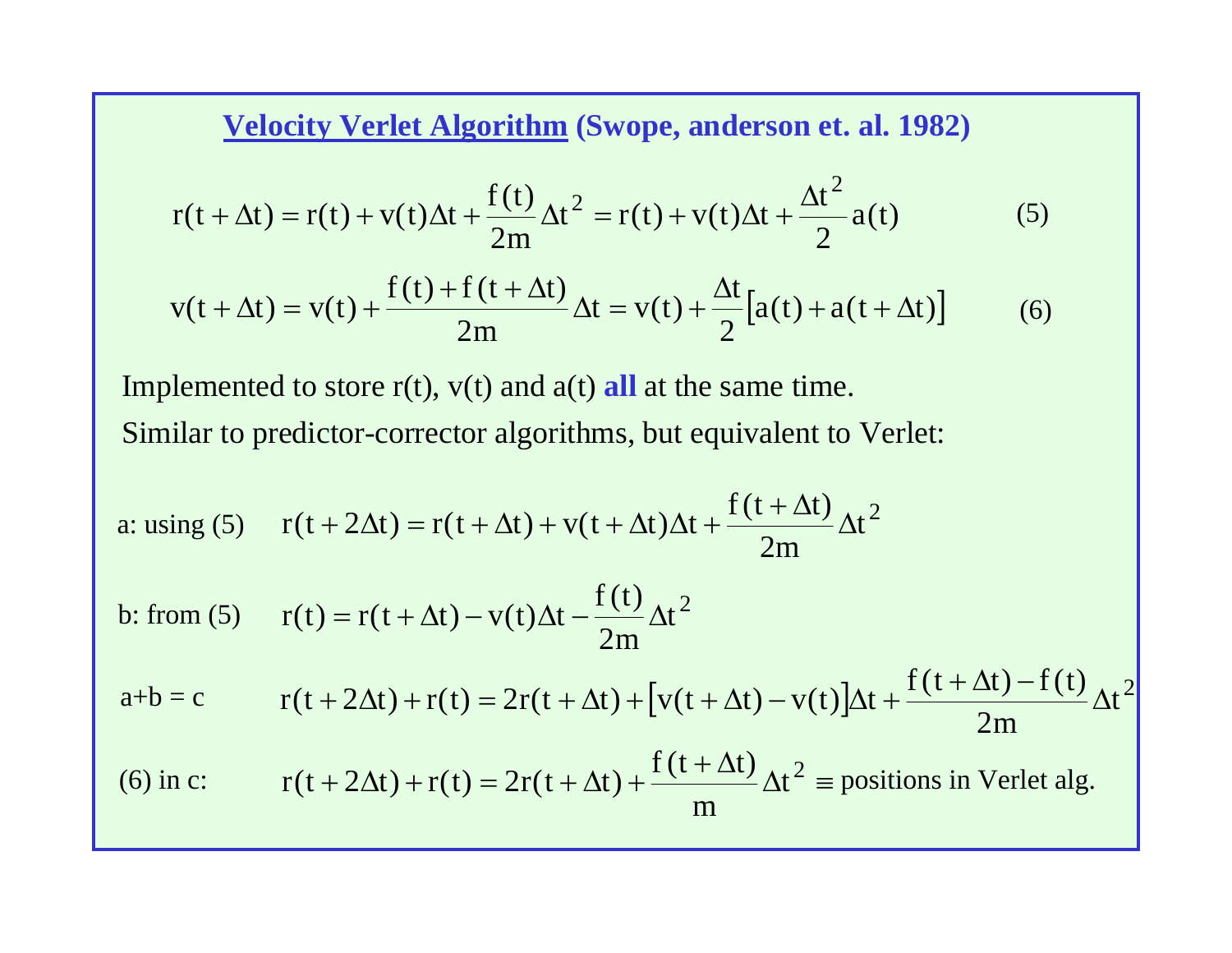#### **Velocity Verlet Algorithm**

Requires storage of  $r(t)$ ,  $v(t)$ ,  $a(t)$ .

Consists of two stages and a force evaluation in between:

Stage 1:  $r(t + \Delta t)$  are evaluated using (5) and v(t +  $\Delta t/2$ ) using:

$$
v(t + \Delta t/2) = v(t) + \frac{\Delta t}{2} a(t)
$$

Intermediate stage:  $f(t + \Delta t)$  and  $a(t + \Delta t)$  are computed. Stage 2: velocity move is completed.

$$
v(t + \Delta t) = v(t + \Delta t/2) + \frac{\Delta t}{2} a(t + \Delta t)
$$

Attractive trade-off between numerical stability, convenience, simplicity. Ensures excellent energy conservation, solid trajectories evolution. Nearly universal choice in available MD codes, including QMD.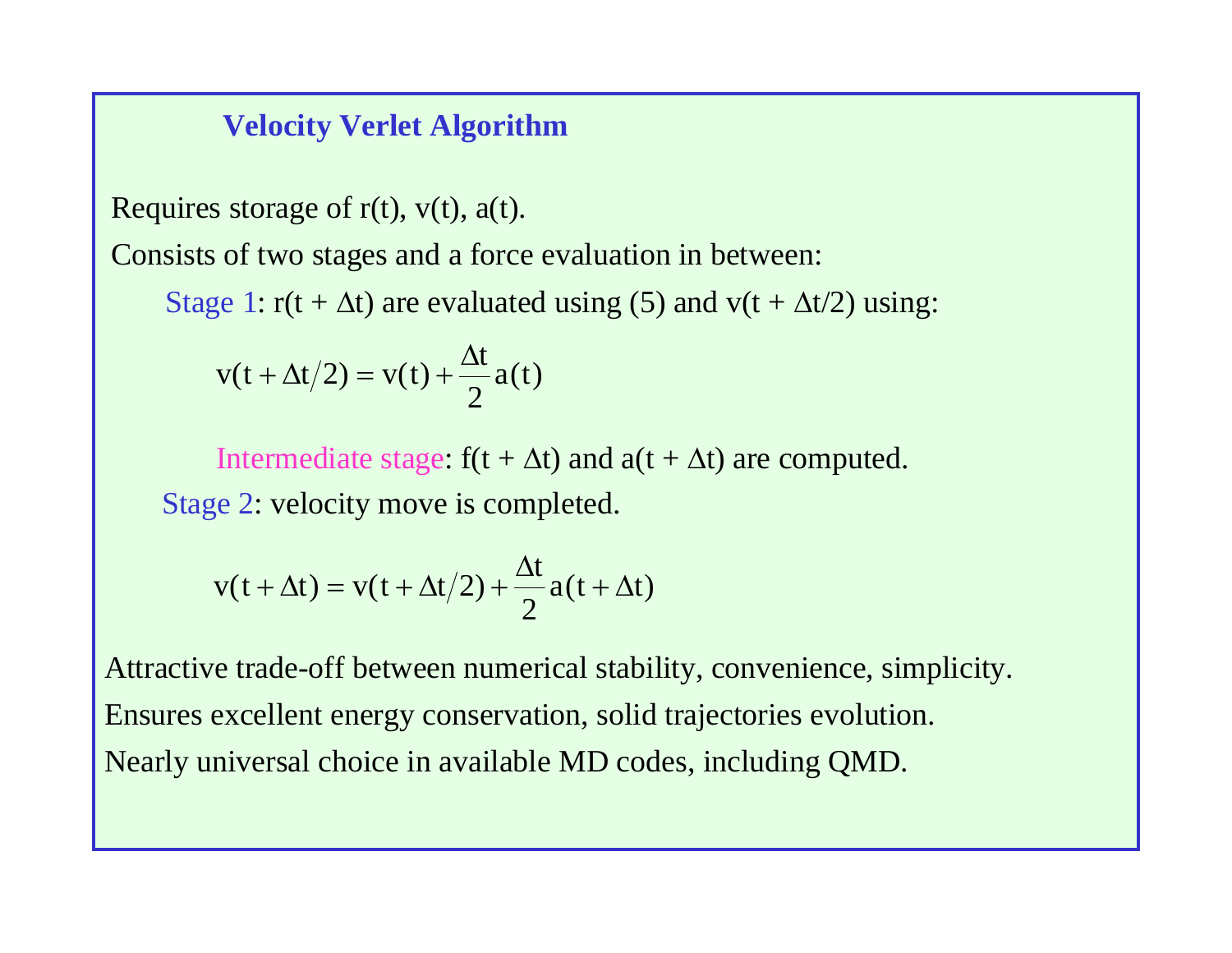#### **Beeman Algorithm (1976)**

$$
r(t + \Delta t) = r(t) + v(t)\Delta t + \frac{2}{3}a(t)\Delta t^{2} - \frac{1}{6}a(t - \Delta t)\Delta t^{2}
$$
 (7)

$$
v(t + \Delta t) = v(t) + \frac{1}{3}a(t + \Delta t)\Delta t + \frac{5}{6}a(t)\Delta t - \frac{1}{6}a(t - \Delta t)\Delta t
$$
 (8)

This scheme requires storage of  $r(t)$ ,  $v(t)$ ,  $a(t)$  and  $a(t - \Delta t)$ .

Additional requirement to store  $a(t - \Delta t)$  compensated by improved energy conservation.

However, the algorithm is not time-reversible.

### **Velocity-Corrected Verlet Algorithm**

Errors in predicted positions and velocities are both of order  $\Delta t^4$ . Based on Taylor expansions for  $r(t + 2\Delta t)$ ,  $r(t + \Delta t)$ ,  $r(t - \Delta t)$  and  $r(t - 2\Delta t)$ 

$$
r(t + 2\Delta t) = r(t) + 2v(t)\Delta t + \dot{v}(t)(2\Delta t)^{2}/2! + \ddot{v}(t)(2\Delta t)^{3}/3! + ...
$$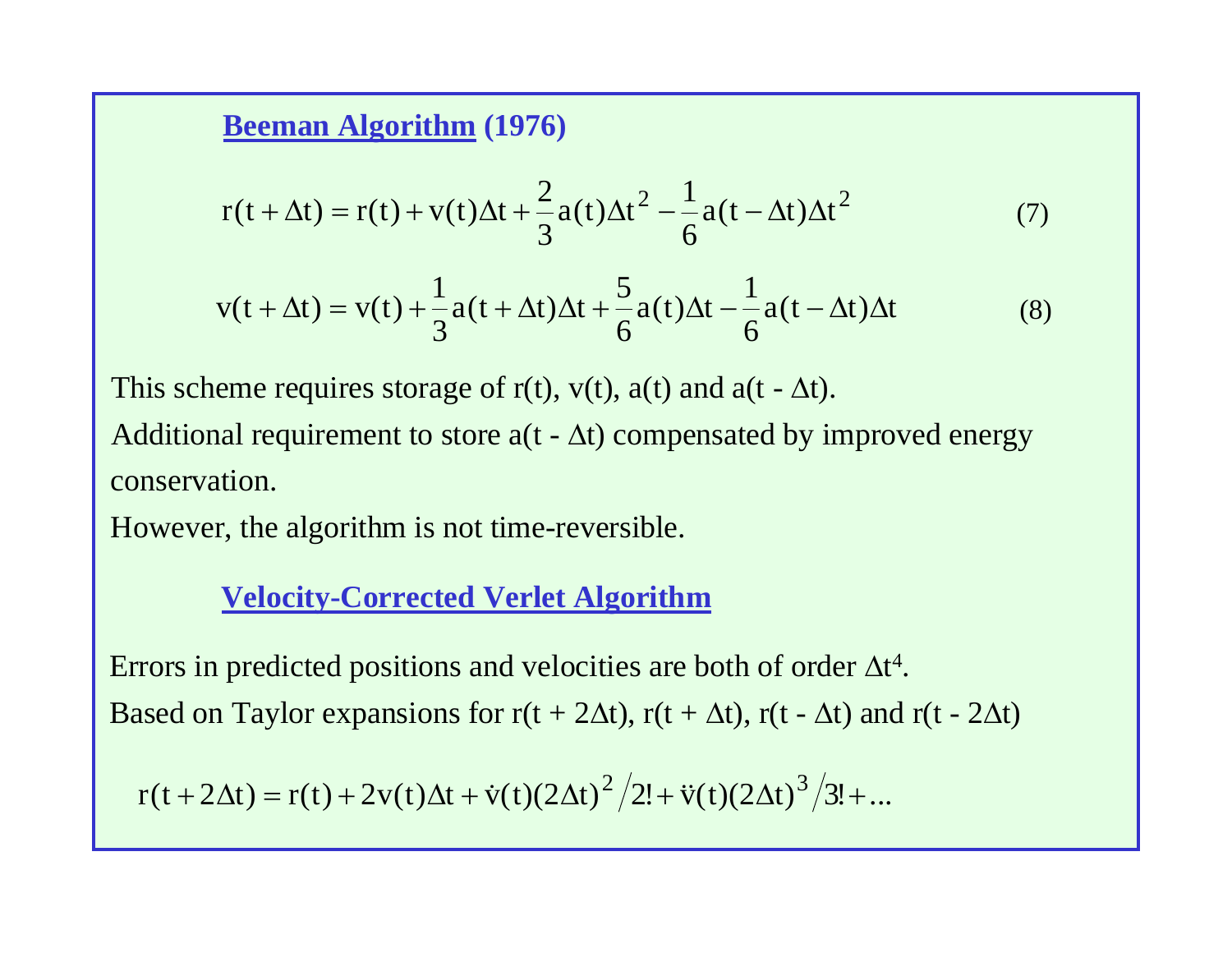$$
r(t + \Delta t) = r(t) + v(t)\Delta t + \dot{v}(t)\Delta t^{2}/2! + \ddot{v}(t)\Delta t^{3}/3! + ...
$$
  
\n
$$
r(t - \Delta t) = r(t) - v(t)\Delta t + \dot{v}(t)\Delta t^{2}/2! - \ddot{v}(t)\Delta t^{3}/3! + ...
$$
  
\n
$$
r(t - 2\Delta t) = r(t) - 2v(t)\Delta t + \dot{v}(t)(2\Delta t)^{2}/2! - \ddot{v}(t)(2\Delta t)^{3}/3! + ...
$$

By combining the above equations one obtains:

$$
12v(t)\Delta t = 8[r(t+\Delta t)-r(t-\Delta t)]-[r(t+2\Delta t)-r(t-2\Delta t)]+O(\Delta t^4)
$$

or

$$
v(t) = \frac{v(t + \Delta t/2) + v(t - \Delta t/2)}{2} + \frac{\Delta t}{12} [ \dot{v}(t - \Delta t) - \dot{v}(t + \Delta t) ] + O(\Delta t^4)
$$
(9)

Significant improvement in errors but requires complex variables storage and calculations.

#### **Predictor-Corrector Algorithms**

Several variants (Gear, etc), used mostly in conjunction with variable  $\Delta t.$ Generally expensive in terms of CPU. More details in the book.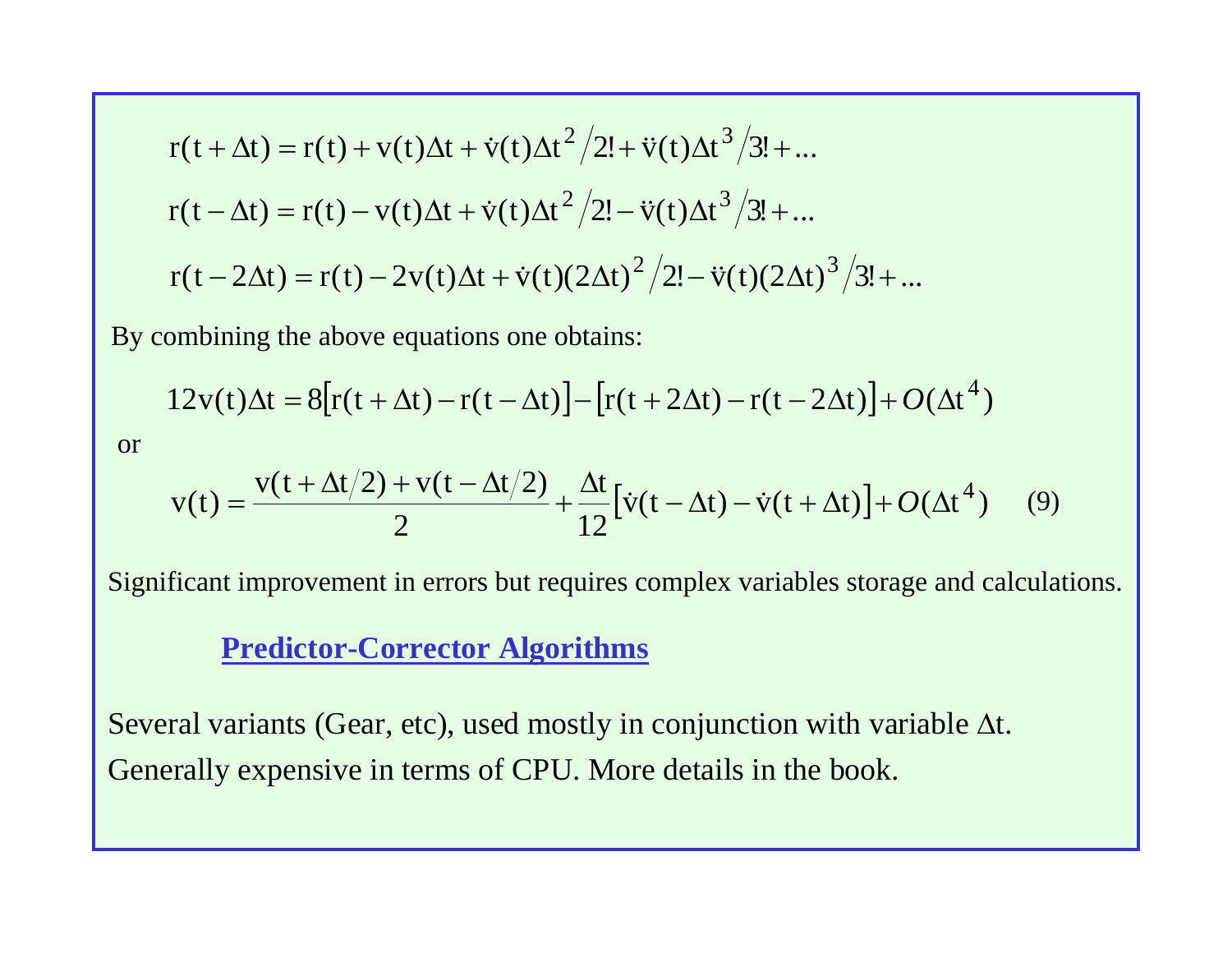## **Neighbors Lists**

Use of PBCs, potential truncation and MIC still leaves O(N2) pair interactions. Efficiency increases significantly if lists of neighbors are maintained & updated.

## **Verlet List**



- r<sub>list</sub> defines "*skin*" around cutoff sphere. - only particles in cutoff & *skin* are kept. - updating interval is  $10 - 100$  time steps. - larger *skin*, fewer updates, less efficient. - method can reduce CPU time with 50%. - one needs good balance between the size of the *skin* and updating interval. - final choice dictated by studied problem,

or phenomena.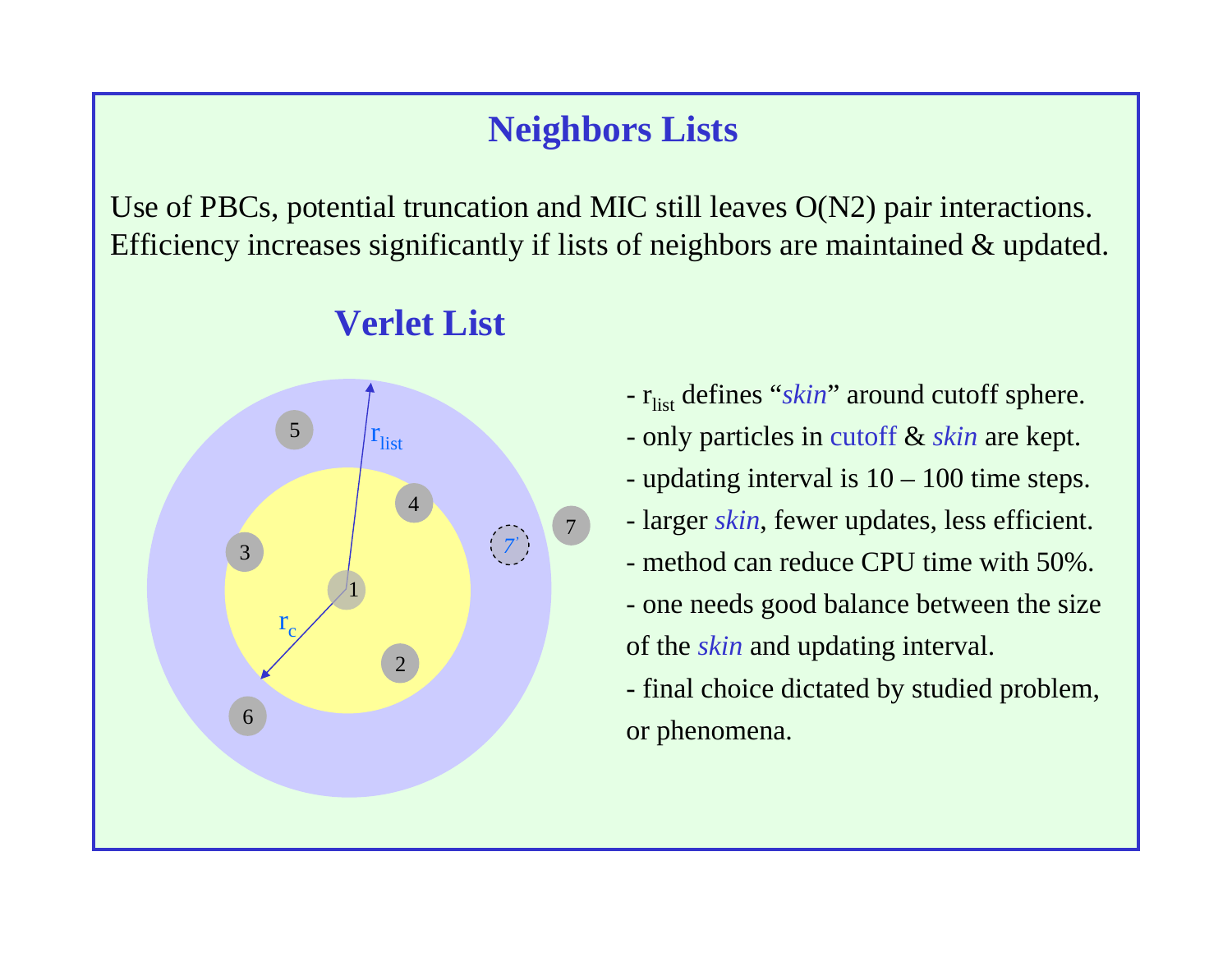## **Cells structures and linked cells**





- primary cell divided in M x M x M, each cell has  $N_c = N/M^3$  (in 3-dim).
- size of cells must be greater than cutoff distance.
- atoms in cell 14 only interact with those in cells 7, 8, 9, 13, 15, 19, 20 and 21.
- PBCs still apply to particles in cells 7, 13 and 19.
- two lists are made: HEAD-of-chain (cell id), and LIST of cell-head interactions.
- cells are linked. In MD one can easily avoid double counting of ij interactions.
- number of interactions is reduced from  $N^2$  (no MIC) and  $1/2N(N-1)$  to  $27NN_c$ in MC and  $13.5NN_c$  in MD simulations.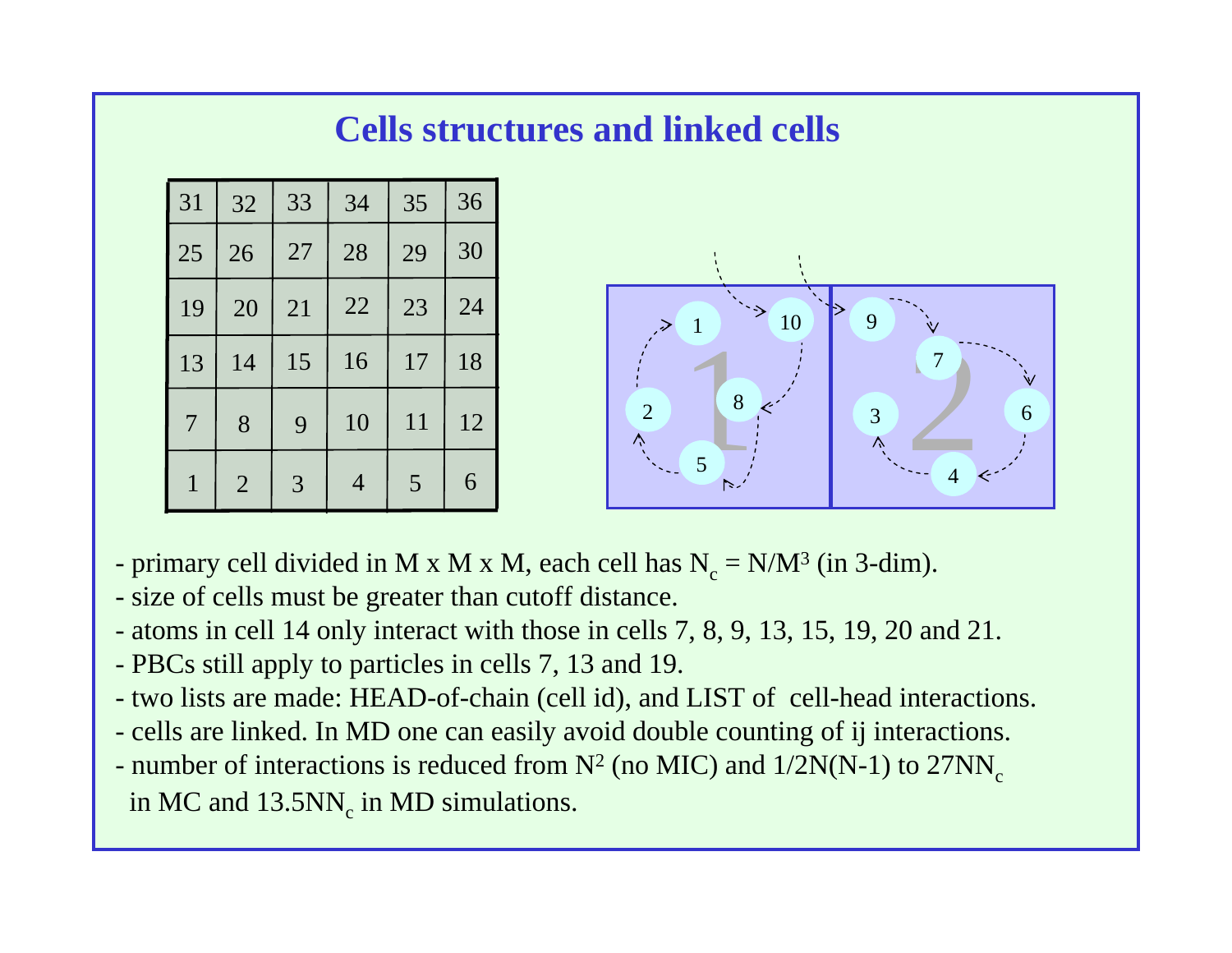## **Long range corrections**

Can be added to compensate for potential truncation. For Lennard-Jones,

the average potential energy for any given atom i is:  $\overline{\phantom{a}}$  $\overline{\phantom{a}}$  $\overline{\phantom{a}}$  $\left[\left(\frac{\sigma}{2}\right)^{12} - \left(\frac{\sigma}{2}\right)\right]$  $\int$  $\begin{pmatrix} 0 \ 0 \end{pmatrix}$  $\setminus$  $\bigg)^{12} - \bigg(\frac{\sigma}{\sigma}$  $\int$  $\begin{pmatrix} 0 \ 0 \end{pmatrix}$  $\setminus$  $=4\varepsilon\left(\frac{\sigma}{\sigma}\right)$  $\begin{bmatrix} \mathbf{L} \mathbf{J} & \mathbf{L} \end{bmatrix} \begin{bmatrix} \mathbf{\sigma} \end{bmatrix}^{12} \begin{bmatrix} \mathbf{\sigma} \end{bmatrix}^{6}$ r r  $V^{LJ}(r) = 4$ 

 $4\pi r^2 \rho(r) V(r)$  $\frac{1}{2}\int_{0}^{1}4\pi r^{2}\rho(r)V(r)dr,$  $V_i(r) = \frac{1}{2}$ 0 $I_i(r) = \frac{1}{2} \int 4\pi r^2 \rho$  $\int_0^\infty 4\pi r^2 \rho(r) V(r) dr$ , where  $\rho(r)$  - average number density at r from i.

Tail contributions can be estimated as (if for  $r \le r_c$ ,  $\rho(r) \equiv \rho$ ):

$$
Vtail = \frac{1}{2} \int_{r_c}^{\infty} 4\pi r^2 \rho(r) V(r) dr = \frac{1}{2} 4\pi \rho \int_{r_c}^{\infty} r^2 V(r) dr = \frac{8}{3} \pi \rho \epsilon \sigma^3 \left[ \frac{1}{1} \left( \frac{\sigma}{r_c} \right)^9 - \left( \frac{\sigma}{r_c} \right)^6 \right]
$$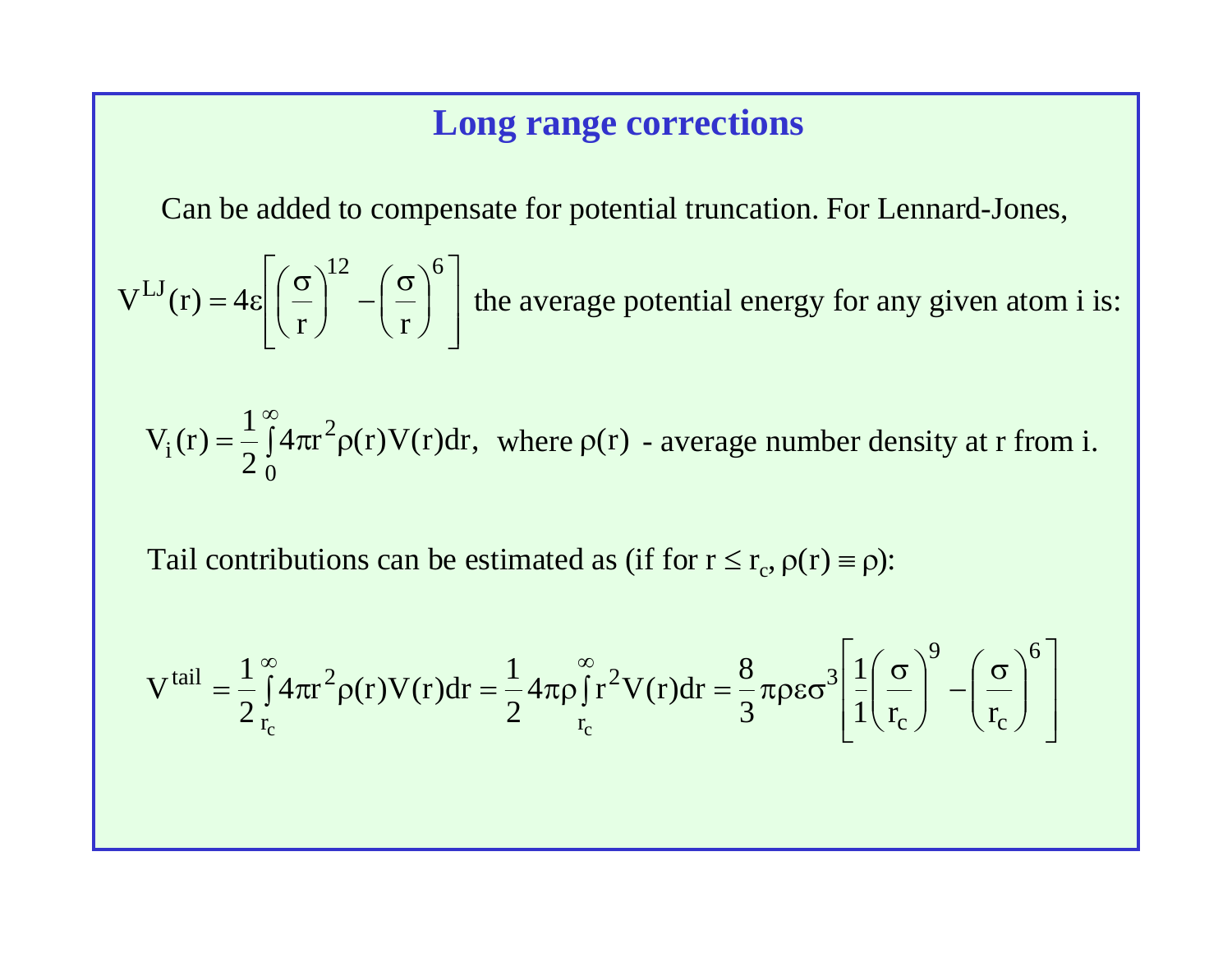## **Reduced Units**

Quite useful when dealing with systems containing one type of atoms.

Unit of mass  $=$  m, the mass of atoms in systems For LJ potential: unit of length =  $\sigma$ ; unit of energy =  $\varepsilon$ .

density: 
$$
\rho^* = \rho \sigma^3
$$

temperature:  $\overline{\mathrm{T}}^* = \mathrm{k_B T}/\varepsilon$ 

energy:  $E^* = E/\varepsilon$ 

pressure:

$$
P^* = P\sigma^3/\epsilon
$$

time:

$$
t^* = \left(\varepsilon / m \sigma^3\right)^{1/2} t
$$

force:  $F^* = F\sigma/\varepsilon$ 

 $V^{*LJ}(r) = 4 \left| \left( \frac{1}{r^{*}} \right)^{12} - \left( \frac{1}{r^{*}} \right)^{6} \right|$ 

OBS: Whatever units are used, one must be consistent! Don't mix eV with m, N with Å.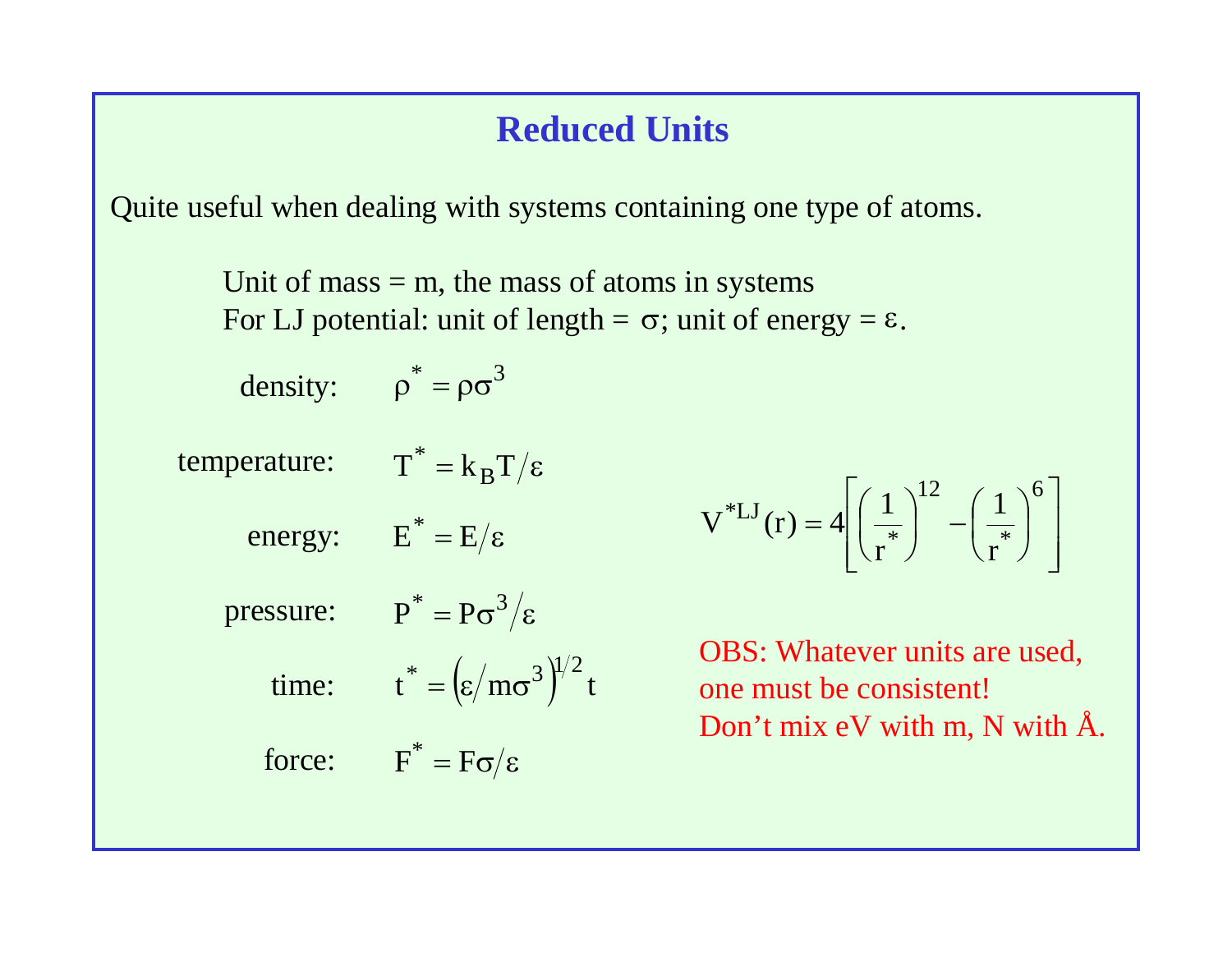### **Molecular Dynamics Flow Diagram**

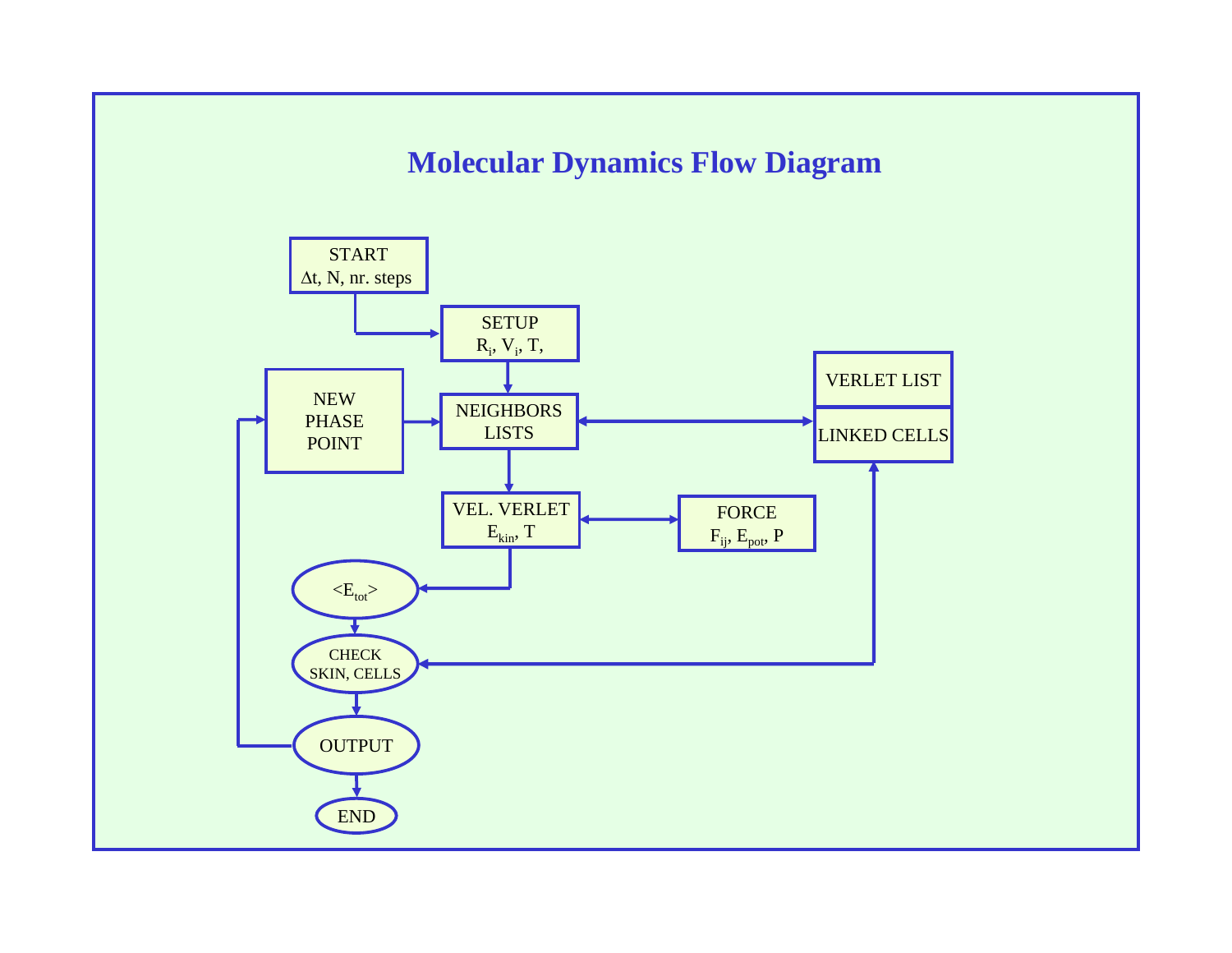## **How to setup MD**

## **START**

- Define MD box (X, Y, Z), density, MD step & number of steps (total time).
- Type of simulation: new **AND** old (useful for continuation runs).
- Starting temperature and potential parameters (sometimes useful here).
- Flags for storage of calculated physical quantities (required for time averages).
- Flags for specific requirements in MD runs:
	- thermostat or NO thermostat
	- heat sink or NO heat sink
	- interval for storage of coordinates (useful for visualization, movies)
- Flags for data OUTPUT (required at regular intervals but not as often as for visualization).

REMEMBER: IN/OUT statements slow done code execution!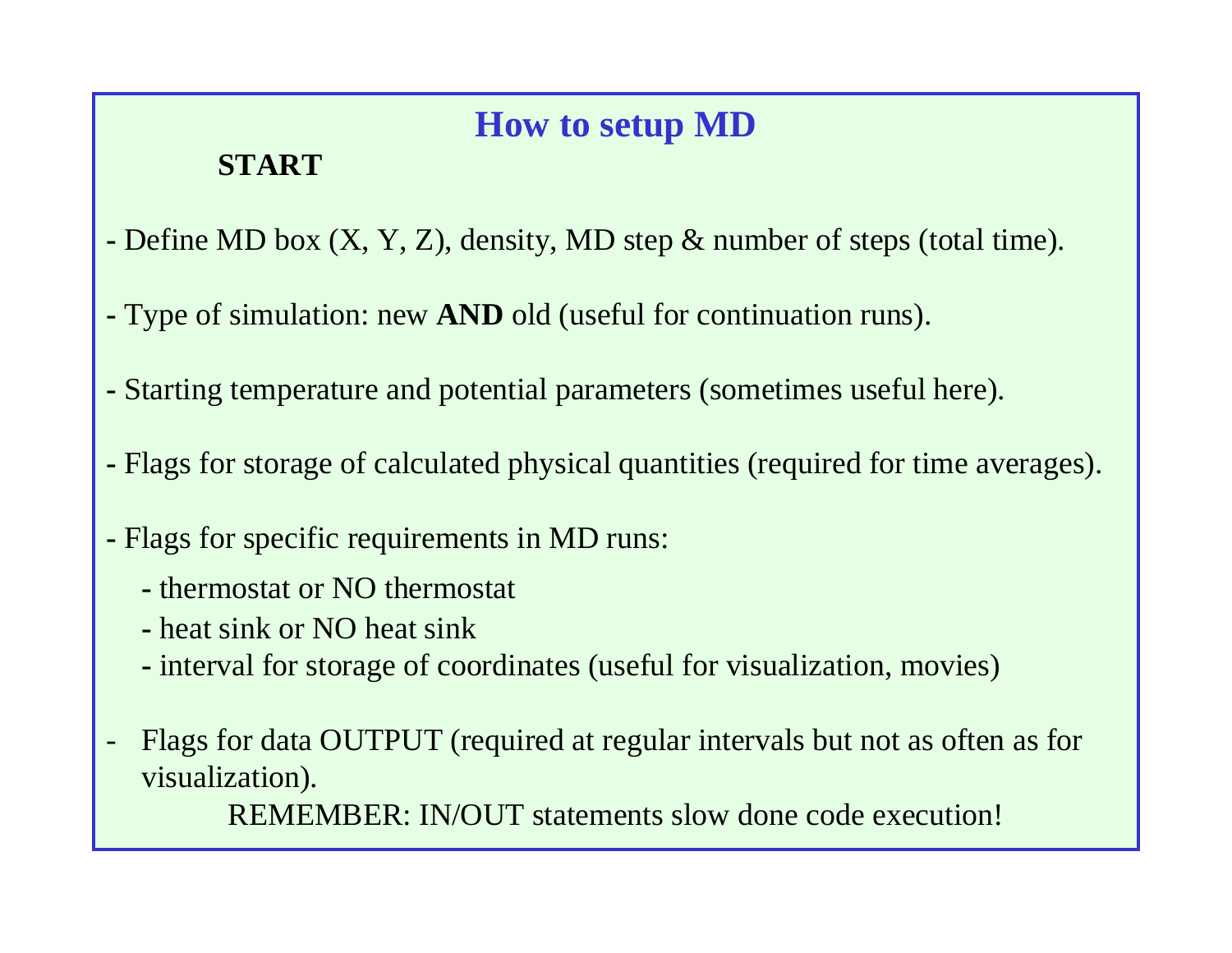### **INITIAL PHASE POINT**

- **-** Generate new AND/OR read existing atomic configurations  $(R_i, V_i)$ .
- Provide for option to rescale velocities (required for simulations at new T).
- Calculate AND **zero** the total momentum (recommended).

### **DO THIS BEFORE THE MD LOOP**

- Potential tabulation (if used) and potential parameters.
- Define heat sink parameters (number of fixed layers, rule for energy dissipation)
- Define the thermostat method/algorithm.
- Define (if used) any external action (eg. electric field, stress) on the system.